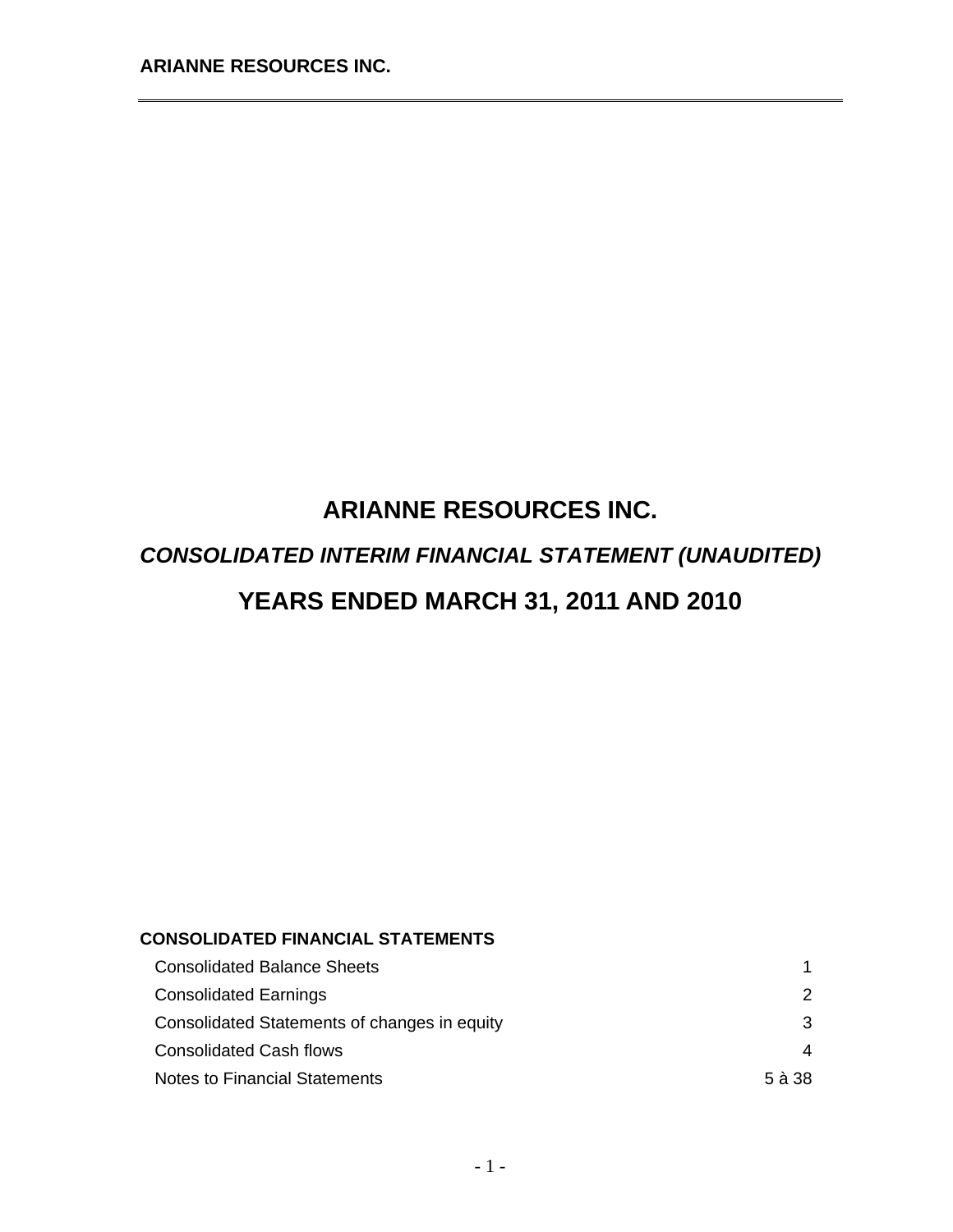## **CONSOLIDATED BALANCE SHEETS (unaudited)**

|                                           |              | 31 March 31 December1 <sup>st</sup> January |              |            |  |
|-------------------------------------------|--------------|---------------------------------------------|--------------|------------|--|
|                                           | <b>Notes</b> | 2011                                        | 2010         | 2010       |  |
|                                           |              |                                             |              |            |  |
|                                           |              | \$                                          | \$           | \$         |  |
| <b>ASSETS</b>                             |              |                                             |              |            |  |
| <b>Current</b>                            |              |                                             |              |            |  |
| Cash                                      | 4            | 2 2 64 7 60                                 | 2 396 154    | 213 292    |  |
| Taxes on products and services to receive |              | 209 364                                     | 95 782       | 83 096     |  |
| Available-for-sale investments            | 5            | 397 250                                     | 7 250        |            |  |
| Other current assets                      | 6            | 6 180                                       | 113 862      | 7852       |  |
| Tax credit and mining rights receivables  |              | 74 116                                      | 74 116       | 576 859    |  |
| <b>Current assets</b>                     |              | 2 951 670                                   | 2 687 164    | 881 099    |  |
| <b>Non-current</b>                        |              |                                             |              |            |  |
| Mining properties                         | 7            | 1 067 891                                   | 1 013 712    | 867932     |  |
| <b>Exploration and evaluation assets</b>  | 8            | 5 027 144                                   | 4 240 784    | 5 507 598  |  |
| Non-current assets                        |              | 6 095 035                                   | 5 254 496    | 6 375 530  |  |
| <b>Total assets</b>                       |              | 9 046 705                                   | 7941660      | 7 256 629  |  |
| <b>LIABILITIES</b>                        |              |                                             |              |            |  |
| <b>Current</b>                            |              |                                             |              |            |  |
| Accounts payable and other liabilities    |              | 156 202                                     | 318 325      | 239 136    |  |
| Current portion of long-term debt         |              |                                             |              | 3540       |  |
| <b>Current liabilities</b>                |              | 156 202                                     | 318 325      | 242 676    |  |
| <b>Non-current</b>                        |              |                                             |              |            |  |
| Deferred tax liabilities                  |              | 260 609                                     | 150 810      | 472 600    |  |
| <b>Total liabilities</b>                  |              | 416811                                      | 469 135      | 715 276    |  |
|                                           |              |                                             |              |            |  |
| <b>Equity</b>                             |              |                                             |              |            |  |
| Share capital                             | 9            | 16 058 572                                  | 14 327 861   | 11 901 731 |  |
| Contributed surplus                       |              | 3 947 979                                   | 4 189 374    | 3 142 680  |  |
| Warrants                                  |              | 1 229 665                                   | 1 513 396    | 424 443    |  |
| <b>Deficit</b>                            |              | (12883772)                                  | (12 555 356) | (8927501)  |  |
| Accumulated other comprehensive income    |              | 277 450                                     | 2 750)       |            |  |
| Total equity                              |              | 8 629 894                                   | 7 472 525    | 6 541 353  |  |
| <b>Total liabilities and equity</b>       |              | 9 046 705                                   | 7 941 660    | 7 256 629  |  |

*ON BEHALF OF THE BOARD,* 

\_\_\_\_\_\_\_\_\_\_\_\_\_\_\_\_\_\_\_\_\_\_\_\_\_\_\_\_\_\_\_\_\_\_\_\_, Director

\_\_\_\_\_\_\_\_\_\_\_\_\_\_\_\_\_\_\_\_\_\_\_\_\_\_\_\_\_\_\_\_\_\_\_\_, Director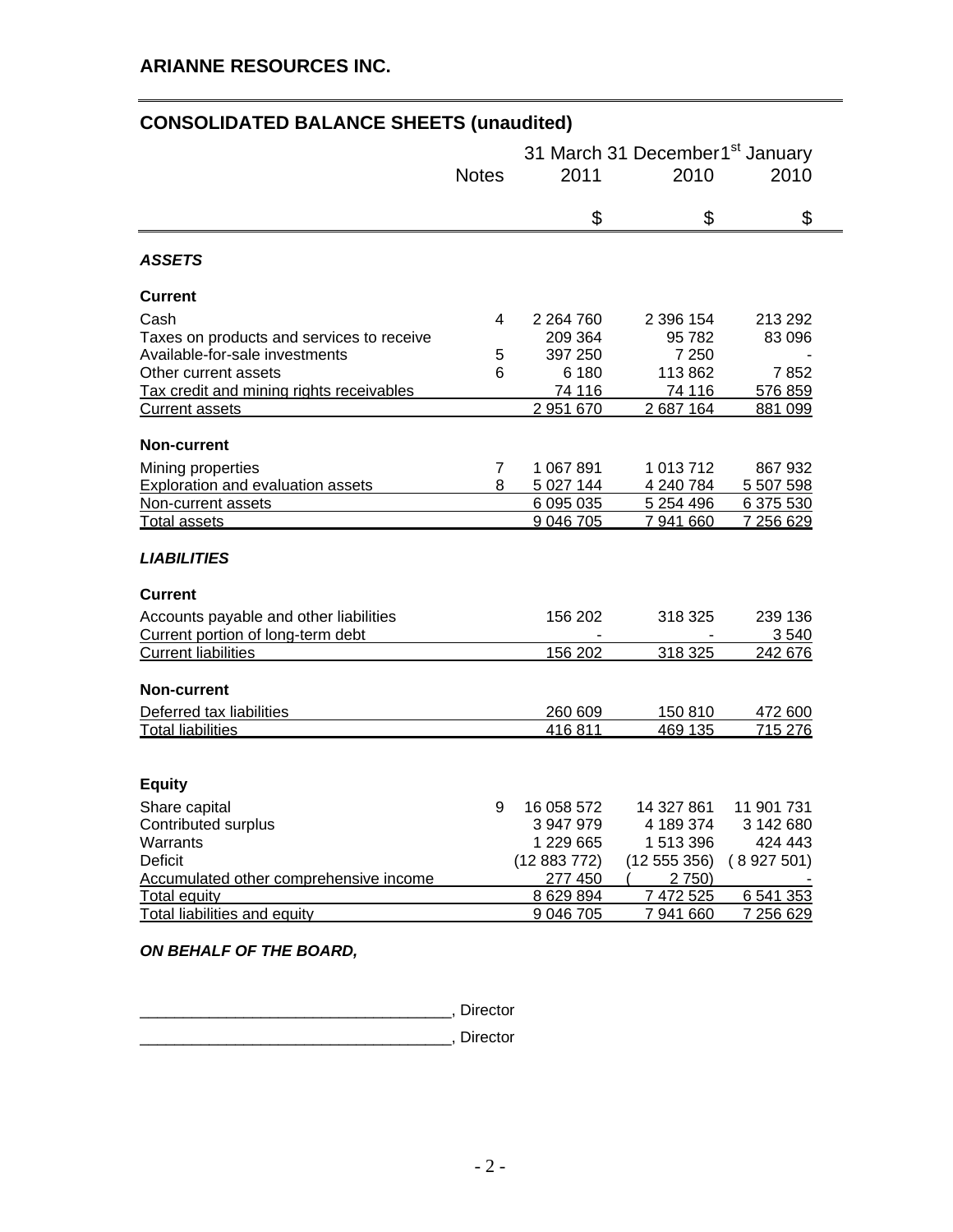## **ARIANNE RESOURCES INC.**

| <b>CONSOLIDATED EARNINGS (unaudited)</b>                                                                                                                                                                                                                                                                                 |                                                                                                                      |                                                                                      |
|--------------------------------------------------------------------------------------------------------------------------------------------------------------------------------------------------------------------------------------------------------------------------------------------------------------------------|----------------------------------------------------------------------------------------------------------------------|--------------------------------------------------------------------------------------|
| <b>THREE MONTHS PERIOD ENDED MARCH 31</b>                                                                                                                                                                                                                                                                                | 2011<br>\$                                                                                                           | 2010<br>\$                                                                           |
| <b>INCOME</b>                                                                                                                                                                                                                                                                                                            |                                                                                                                      |                                                                                      |
| Interest                                                                                                                                                                                                                                                                                                                 | 2 7 7 4                                                                                                              |                                                                                      |
| <b>ADMINISTRATIVE EXPENSES</b>                                                                                                                                                                                                                                                                                           |                                                                                                                      |                                                                                      |
| Salaries and employee benefits (note 11)<br>Share-based compensation expense<br>Professional and consultant fees<br>Management fees<br>Registration and listing fees<br>Advertising<br>Travelling and promotion<br><b>Relation with investors</b><br>Insurance<br>Rent and office expenses<br>Interest and bank expenses | 59 703<br>72 400<br>28 103<br>30 250<br>21 537<br>46 643<br>36 704<br>23 027<br>2 0 6 0<br>9 1 9 5<br>568<br>330 190 | 7700<br>21 000<br>17 716<br>3011<br>4672<br>3551<br>2 1 8 8<br>3813<br>253<br>63 904 |
| <b>NET EARNINGS FOR THE PERIOD</b>                                                                                                                                                                                                                                                                                       | 327 416                                                                                                              | 63 904                                                                               |
| <b>NET OTHER COMPREHENSIVE INCOME</b>                                                                                                                                                                                                                                                                                    |                                                                                                                      |                                                                                      |
| <b>Available-for-sale investments</b><br>Net unrealized gain 109 800 \$                                                                                                                                                                                                                                                  | <u>280 200</u>                                                                                                       |                                                                                      |
| <b>COMPREHENSIVE INCOME FOR THE PERIOD</b>                                                                                                                                                                                                                                                                               | (47216)                                                                                                              | (63904)                                                                              |
| <b>BASIC AND DILUTED LOSS PER SHARE</b>                                                                                                                                                                                                                                                                                  | 0,0008                                                                                                               | 0,01                                                                                 |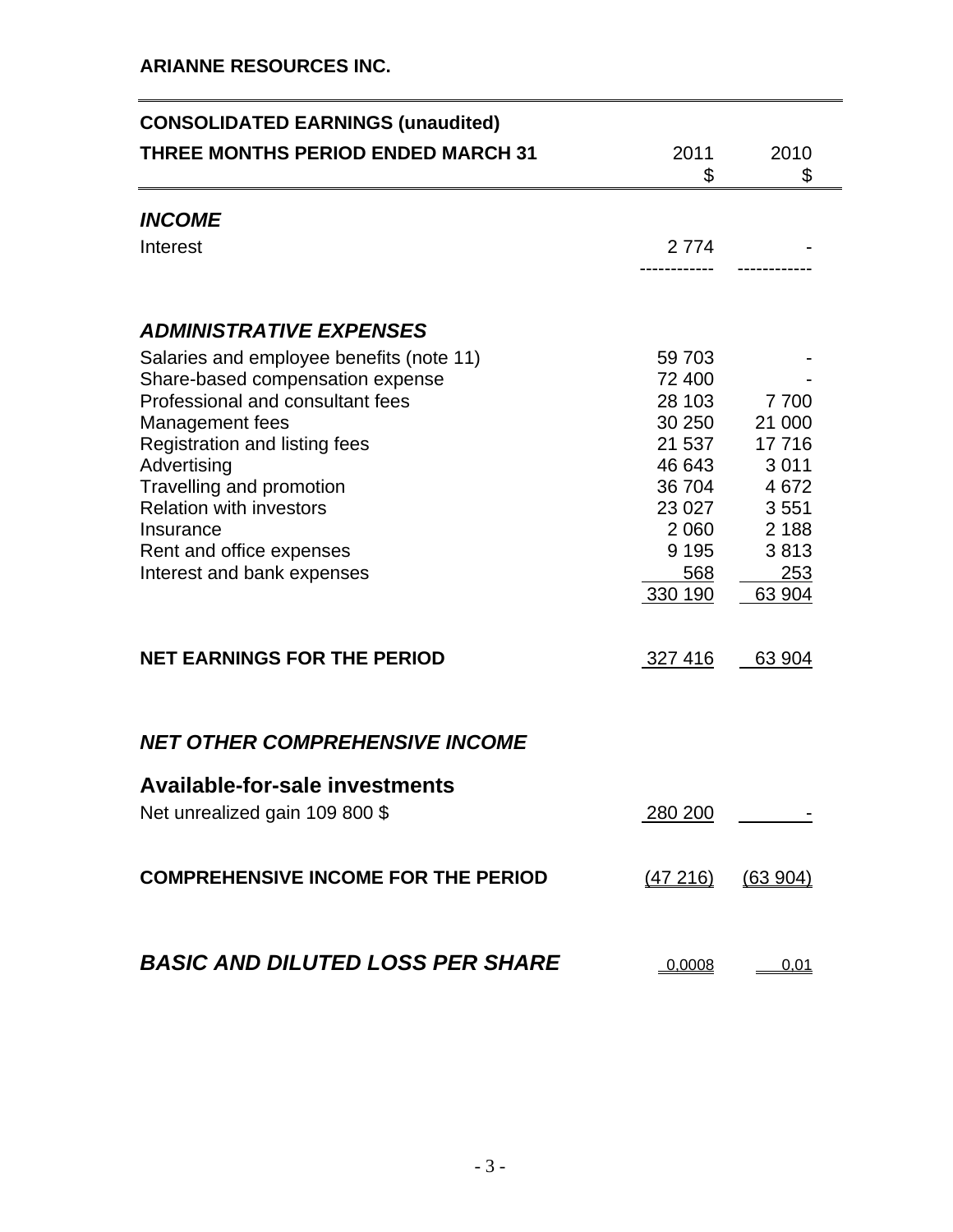## **CONSOLIDATED STATEMENTS OF CHANGES IN EQUITY (unaudited)**

|                                                                                                     | Share<br>capital            | <b>Contributed Warrants</b><br>surplus | for sale                        | Available<br>equity<br>financial | <b>Deficit</b>               | Total                            |
|-----------------------------------------------------------------------------------------------------|-----------------------------|----------------------------------------|---------------------------------|----------------------------------|------------------------------|----------------------------------|
| <b>BALANCE AS AT JANUARY 1, 2010</b><br>Net earnings for the period<br>Future income taxes relating | \$<br>11 901 731            | \$<br>3 142 680                        | \$<br>424 443                   | assets<br>\$                     | \$<br>(8927501)<br>(2986172) | S<br>6 541 353<br>(2986172)      |
| flow-through shares<br>Shares-based compensation costs<br>Issuance of flow-through shares f         | 1 376 780                   |                                        |                                 |                                  | 70 200)<br>571 483)          | 70 200)<br>571 483)<br>1 376 780 |
| Issuance of shares on<br>private investment financing                                               | 2 060 069                   |                                        |                                 |                                  |                              | 2 060 069                        |
| Issuance of shares on<br>warrants exercised                                                         | 288 198                     |                                        |                                 |                                  |                              | 288 198                          |
| Value assigned<br>to warrants<br>Warrants granted<br>Warrants expired                               | 112 583<br>(1469000)        | 267 464                                | 112 583)<br>1469000<br>(267464) |                                  |                              |                                  |
| Options granted<br>under the plan<br>Options granted to brokers                                     | 526 408                     | 526 408<br>252 822                     |                                 |                                  |                              | 252 822                          |
| Issuance of shares for acquisition<br>of mining properties                                          | 37 500                      | 37 500                                 |                                 |                                  |                              |                                  |
| <b>Issuance of shares</b><br>in settlement of debts<br>Other comprehensive income                   | 20 000                      |                                        |                                 | 2 7 5 0)                         |                              | 20 000<br>2 7 5 0)               |
| <b>BALANCE AS AT DECEMBER 31. 201014 327 861 4 189 374</b>                                          |                             |                                        | 1513396                         | 2 750)                           | (12555356)                   | 7 472 525                        |
| Net earnings for the period<br>Share issuance expenses<br>Issuance of shares on warrants            |                             |                                        |                                 |                                  | 327 416)<br>1000             | 327 416)<br>1000                 |
| exercised<br>Value assigned                                                                         | 821 235                     |                                        |                                 |                                  |                              | 821 235                          |
| to warrants<br>Stock options cashed exercised<br>Value assigned to option exercised                 | 283731<br>311 950<br>313795 | 283731)<br>(<br>313795)                |                                 |                                  |                              | 311 950                          |
| Options granted<br>under the plan<br>Other comprehensive income                                     |                             | 72 400                                 |                                 | 280 200                          |                              | 72 400<br>280 200                |
| <b>BALANCE AS AT MARS 31. 2011 16 058 572</b>                                                       |                             | 3 947 979                              | 1 229 665                       | 277 450                          | (12883772)                   | 8 629 894                        |
| <b>BALANCE AS AT JANUARY 1. 201011 901 731</b>                                                      |                             | 3 142 680                              | 424 443                         |                                  | (8 927 501)                  | 6 541 353                        |
| Net earnings for the period<br>Share issuance expenses<br>Issuance of shares on warrants            |                             |                                        |                                 |                                  | 63 904)<br>5 7 1 0 )         | 63 904)<br>5710)                 |
| exercised and cashed<br>Value assigned to warrants                                                  | 128 250<br>48 375           | 128 250                                | 48 375                          |                                  |                              | 96 750                           |
| Other comprehensive income<br><b>BALANCE AS AT MARS 31, 2010 12 078 356</b>                         |                             | 3 142 680                              | 472818                          |                                  | (8997115)                    | 6 696 739                        |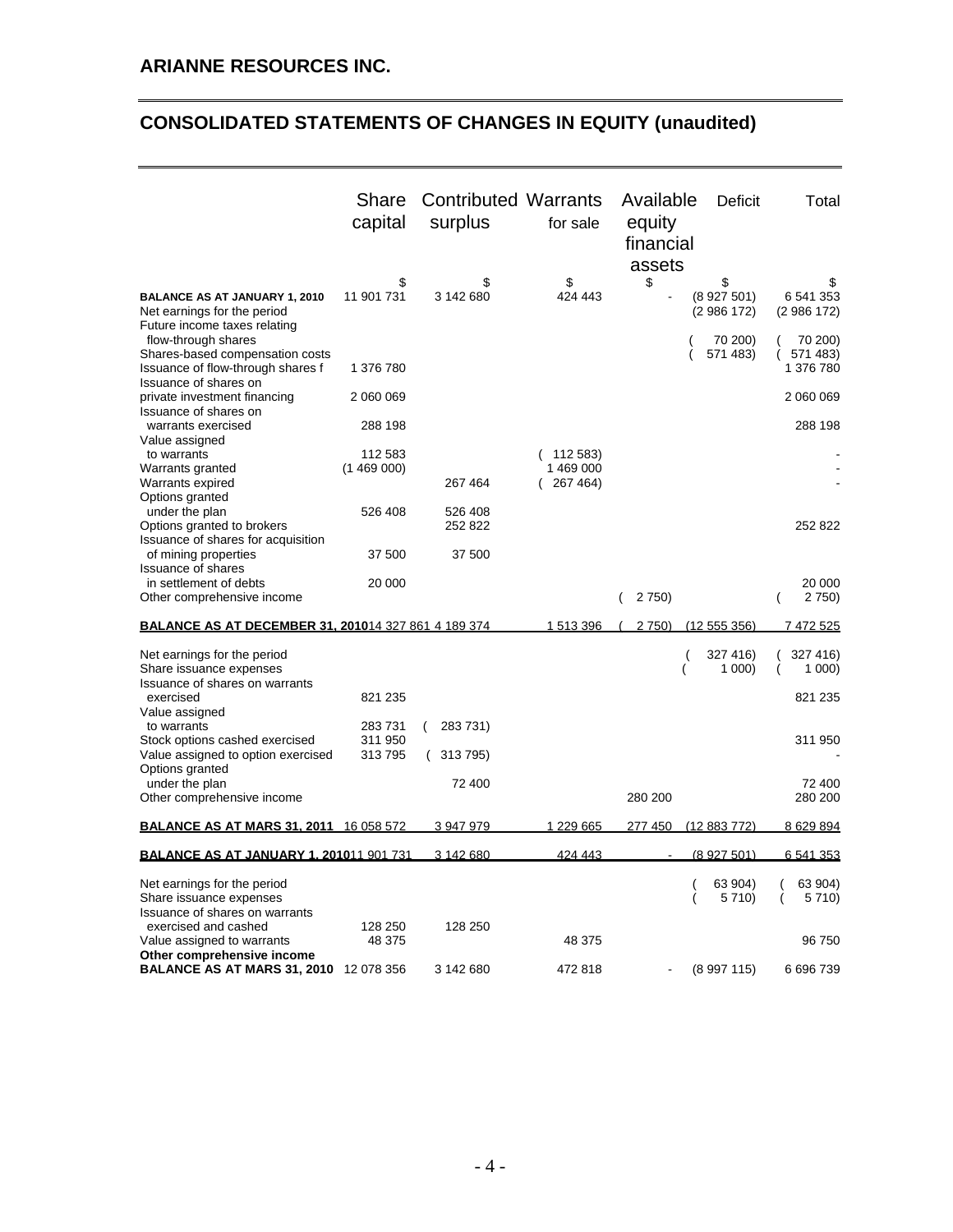## **CONSOLIDATED CASH FLOWS (unaudited)**

| <b>THREE MONTHS PERIOD ENDER MARCH 31</b>                                                                                                                       | 2011<br>\$                                 | 2010<br>\$                                           |
|-----------------------------------------------------------------------------------------------------------------------------------------------------------------|--------------------------------------------|------------------------------------------------------|
|                                                                                                                                                                 |                                            |                                                      |
| <b>OPERATING ACTIVITIES</b><br>Net loss                                                                                                                         | (327 416)                                  | (63904)                                              |
| Items not involving cash:                                                                                                                                       |                                            |                                                      |
| Future income and mining taxes                                                                                                                                  | 72 400                                     |                                                      |
|                                                                                                                                                                 | (255016)                                   | (63904)                                              |
| Net change in non-cash operating working capital items                                                                                                          | (168024)                                   | 38 928                                               |
|                                                                                                                                                                 | (423040)                                   | (24976)                                              |
| <b>INVESTMENT ACTIVITIES</b>                                                                                                                                    |                                            |                                                      |
| Tax credit and mining rights received<br>Cash reserved for exploration and evaluation<br>Mining properties<br>Exploration and evaluation assets                 | (54179)<br>(786 360)<br>(840539)           | 103 112<br>179 191<br>(11616)<br>(231 712)<br>38 975 |
| <b>FINANCING ACTIVITIES</b><br>Cash inflow relating to share capital and warrants<br>Share Issuance Expenses<br>Cash inflow relating to stock options exercised | 821 235<br>(1 000)<br>311 950<br>1 132 185 | 225 000<br>(5710)<br>219 290                         |
| <b>CASH INCREASE (DECREASE)</b>                                                                                                                                 | (131 394)                                  | 233 289                                              |
| <b>CASH, BEGINNING OF YEAR</b>                                                                                                                                  | 2 396 154                                  | 18 683                                               |
| <b>CASH, END OF YEAR (note 4)</b>                                                                                                                               | 2 2 64 7 60                                | 251 972                                              |
| <b>ADDITIONAL INFORMATION</b>                                                                                                                                   |                                            |                                                      |
| Interest paid                                                                                                                                                   | 568                                        | <u> 253</u>                                          |
| Interest received                                                                                                                                               | 2 7 7 4                                    |                                                      |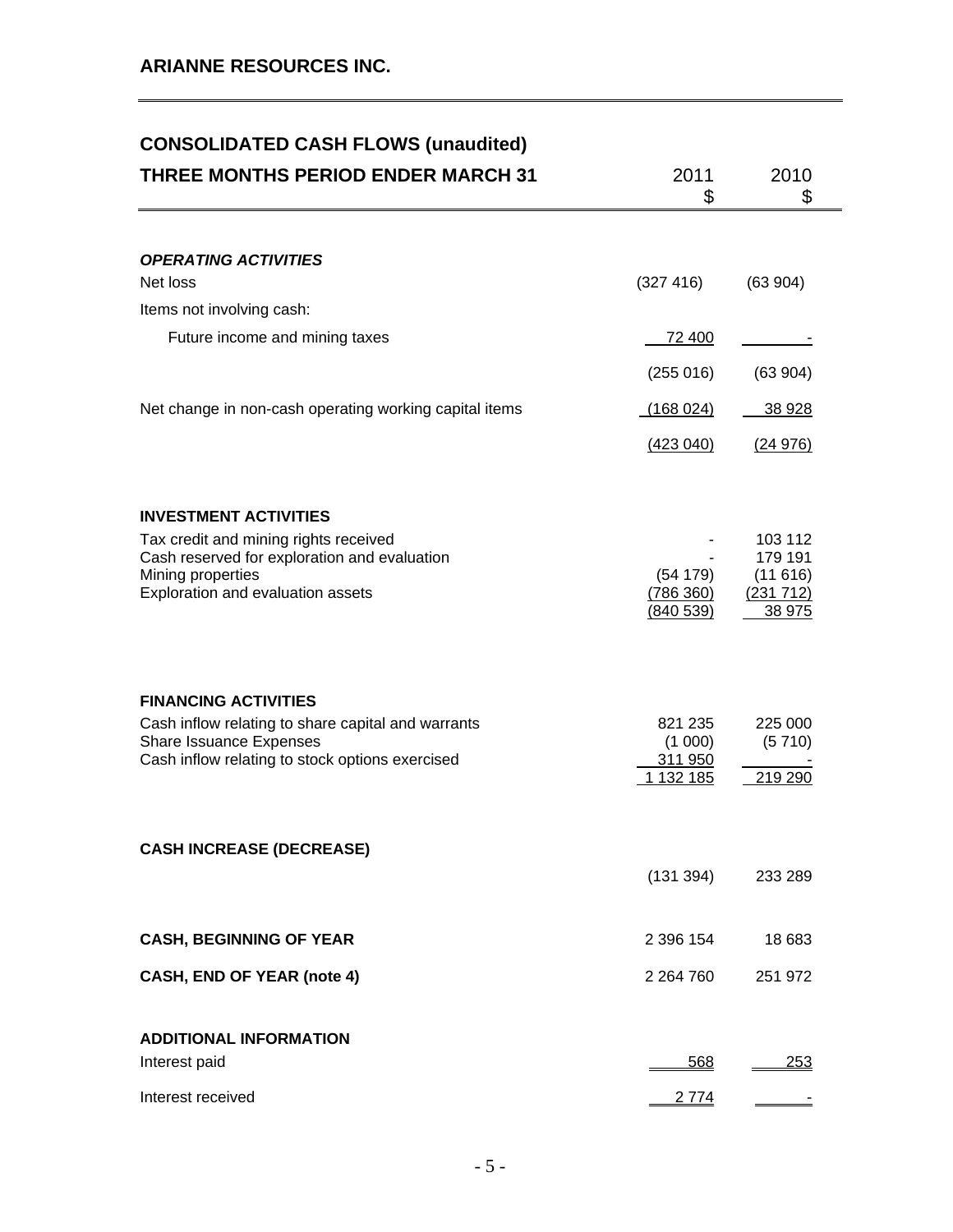MARCH 31, 2011

#### **1. STATUTE OF INCORPORATION AND NATURE OF ACTIVITIES**

Arianne resources Inc. (the "Company"), incorporated under the Part 1A of the Companies Act (Quebec), is engaged in the acquisition and exploration of mining properties. Its activities are in Canada and it also holds an option to acquire a mining property in Mexico. It is quoted on the TSX Venture (Toronto, Canada) and its shares trade under the symbol DAN, it is also quoted on American Stock Exchange Over-the Counter QX (OTCQX) under the symbol DRRSF.

The main office is located at 30 rue Racine, suite 160, Chicoutimi, Quebec, Canada G7H 1P5.

These interim consolidated financial statements have been prepared in accordance with the International Financial Reporting Standards ("IFRS").

The Board of Directors approved these unaudited interim consolidated financial statements on June 30, 2011.

#### **2. BASIS OF PREPARATION AND FIRST TIME ADOPTION OF IFRS**

The consolidated interim financial statements have been prepared in accordance with IAS 34, *Interim Financial Reporting* as adopted by the Accounting Standards Board of Canada. These are the Company's first consolidated interim financial statements prepared in accordance with International Financial Reporting Standards ("IFRS") and IFRS 1 *First-time Adoption of International Financial Reporting Standards* has been applied and with the accounting policies the Company expects to adopt on its first annual IFRS December 31, 2011 financial statements. Those accounting policies are based on the IFRS and International Financial Reporting Interpretations Committee ("IFRIC") that the Company expects to be applicable at that time.

The consolidated interim financial statements were previously prepared under Canadian Generally Accepted Accounting Principles («GAAP»). The transition date to IFRS is January 1, 2010. An explanation of how the transition to IFRS has affected the reported financial position, financial performance and cash flows of the Company is provided in Note 21 which includes a reconciliation of equity and income statement for the comparative period and of equity at the date of transition reported under Canadian Generally Accepted Accounting Principles ("GAAP") to those reported for that period and at the date of transition under IFRS.

The financial statements have been prepared in accordance with Canadian generally accepted accounting principles and on the basis of the going-concern assumption, meaning that the Company will be able to realize its assets and discharge its liabilities in the normal course of operations.

#### **Basis of preparation**

The preparation of financial statements in accordance with IAS 34 requires the use of certain critical accounting estimates. It also requires management to exercise judgment in applying the Company's accounting policies. The note describes the areas involving a higher degree of judgment or complexity, or areas where assumptions and estimates are significant to the financial statements.

IFRS do not regulate accounting policies for flow-through shares and their fiscal treatment. The Company has adopted the same position for treatments as the Mining Workgroup on IFRS created by the Canadian Institute of Chartered Accountants (CICA) and the Prospectors and Developers Association of Canada (PDAC).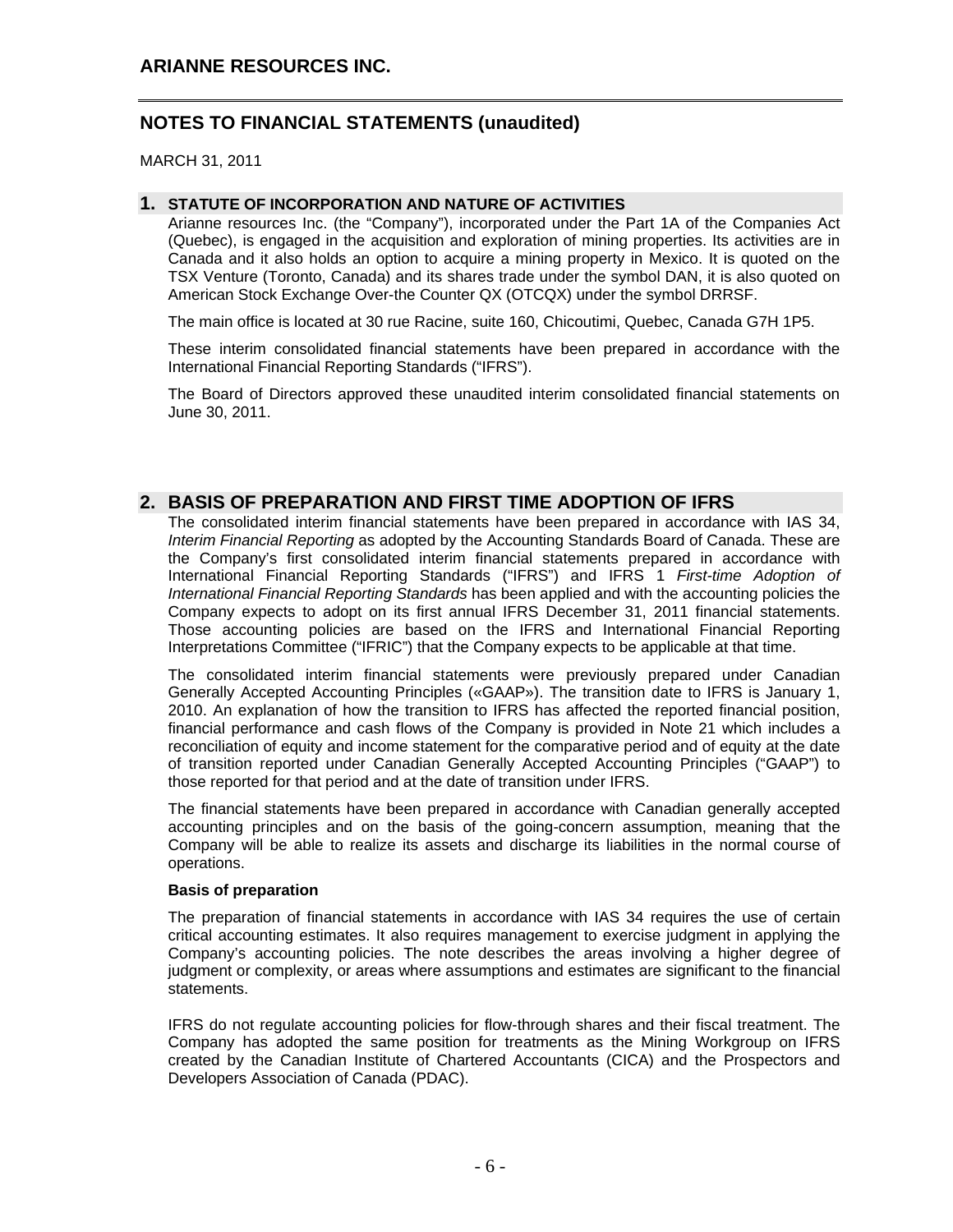MARCH 31, 2011

#### **2. BASIS OF PREPARATION AND FIRST TIME ADOPTION OF IFRS (continued)**

Management makes estimates and assumptions that affect the reported amounts of assets and liabilities and disclosure of contingent assets and liabilities at the date of the financial statements, and the reported amounts of revenues and expenses during the reporting period. Significant areas requiring the use of management estimates include:

- the collectability of amounts receivable;
- recovery of Mining Exploration Tax Credits:
- balances of accrued liabilities;
- the fair value of financial instruments;
- the rates for amortization of equipment;
- the recoverability of investment;
- determination of asset retirement and environmental obligations;
- the utilization of future income tax assets; and
- the determination of the variables used in the calculation of share-based payments.

While management believes that these estimates are reasonable, actual results could differ from those estimates and could impact future results of comprehensive income and cash flows.

The interim financial statements were prepared on a historical cost basis except for financial instruments, which are classified as available-for-sale.

The attached financial statements have been prepared on the assumption of the continuity of the exploitation that which the Company plans to realize its assets and resolve its liabilities in the normal course of its activities. The Company has yet to determine if the mining properties contain ore reserves that can be economically exploited. The exploration of the fair value of the mineral deposits implies important financial risk. The success of the Company will depend on certain variables, one of which is the relatable risk of exploration and extraction.

For the period ending March 31 2011, the Company registered a net loss of \$75,170 (\$63,904 in 2010). Management periodically searches for means of obtaining financing under the form of emitting flow through shares, subscription bonds and share options as to be able to peruse its activities. Even though, this has been possible in the past there is no guarantee that it will continue to success in the future. Should management be unable to obtain new funds, the Company could then be unable to continue its activities, and the realized amounts as an asset could then be of a lesser value than what is presented in the financial statements.

#### **These changes have no incidence on the Company.**

Principal accounting policies used for the quarter financial statements are described in note 3.

In our opinion, the relative fair value method could be utilized. Its use would cause the reprocessing of our figures to January 2010, and a reprocessing of our figures to the closing exercise of December 31, 2010. Furthermore, the figures of the closing quarter of March 31, 2011 would be different.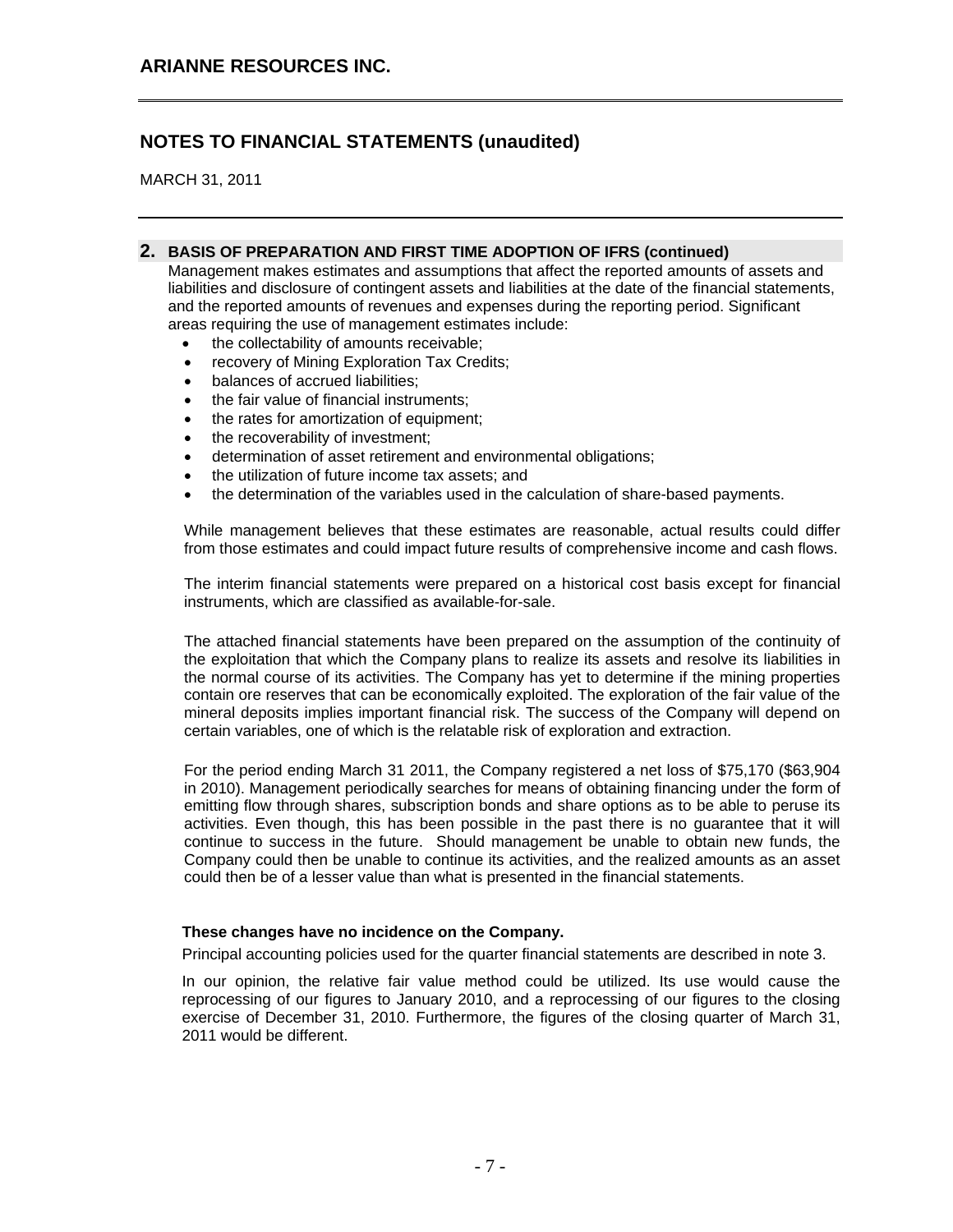MARCH 31, 2011

## 3**. SIGNIFICANT ACCOUNTING POLICIES**

**3.1 Standards, amendments and interpretations of the existing standards that had not yet come into effect & that the Company has not adopted in a forward manner**. At the date of the authorisation of these consolidated interim financial statements, new accounting regulations, existing standards, and new amendments were published, but had not yet been adopted in a forward manner by the Company.

Management plans to adopt these new accounting standards that have yet to be adopted in the Company's accounting methods. This will take place following the date of entry of each new position. Information on the new standard, interpretations and the new amendments that are pertinent to the financial statements of the Company will be given in the following information.

**Certain new accounting standards and interpretations have been published that are not mandatory for the March 31, 2011 reporting period:** 

• IFRS 9, Financial Instruments, addresses classification and measurement of financial instruments and replaces the multiple category and measurement models in IAS 39, Financial Instruments - Recognition and Measurement, for debt instruments with a new mixed measurement model having only two categories: amortized cost and fair value through profit or loss. IFRS 9 also replaces the models for measuring equity instruments, and such instruments are either recognized at fair value through profit or loss or at fair value through other comprehensive income (loss). IFRS 9 is required to be applied for accounting periods beginning on or after January 1, 2013, with earlier adoption permitted.

The Company has not yet assessed the impact of the standard or determined whether it will adopt the standard.

#### **3.2 Basis of consolidation**

The interim consolidated financial statements include the accounts of the Parent company and its subsidiaries at March 31, 2011. Subsidiaries are all entities that the Company has the power to govern the financial and operational. The Company's subsidiaries are 100% owned by the parent company. The consolidated financial statements comprise the financial statements of the Group as at December 31.

All intra-group balances, transactions, unrealised gains and losses resulting from intra-group transactions are eliminated. Unrealized loss on assets sales relying from an intra-group transaction, the underlying asset is subject to a depreciation test from the Company's perspective. The amounts presented in the financial statements of the subsidiaries are readjusted to respect the accounting standards adopted by the Parent Company.

The result or other elements of the global subsidiaries acquired or surrenders during the period are accounted in part at the actual date of the acquisition or until the actual date of surrender.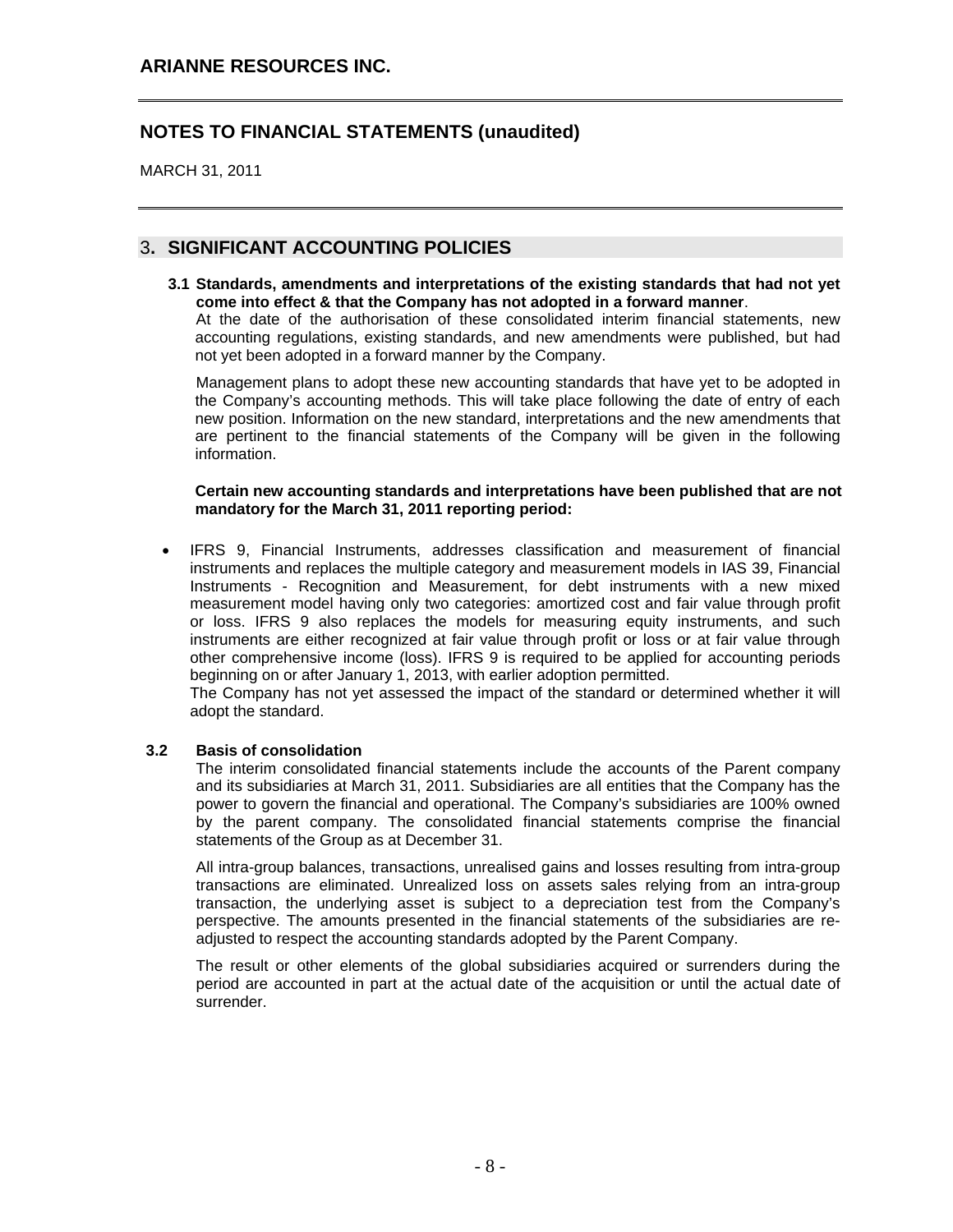MARCH 31, 2011

## 3**. SIGNIFICANT ACCOUNTING POLICIES (continued)**

#### **3.2 Basis of consolidation (continued)**

All intra-group balances, transactions, incomes and expenses resulting from intra-group transactions are eliminated in full.

#### **Subsidiarv**

Information on subsidiaries March 31, 2011 are as follows:

| Name of subsidiary   | Main activity | Act of incorporation         | Interest and<br>Right to vote |
|----------------------|---------------|------------------------------|-------------------------------|
| Oroplata Inc         | Inactive      | The Company Act<br>Part 1A   | 100%                          |
| Phosphate Canada Inc | Inactive      | The Compagnie Act<br>Part 1A | 100%                          |

#### **3.3 Business Combinations**

The acquisition method of accounting is used to account for acquisitions. The counterpart transferred by the Company to obtain the control of a subsidiary is calculated as a sum, a the acquisition date, fair value of the assets and transfers, debts incurred and the part of the Capital assets given by the Company, to which contains the fair value of all assets and liabilities resulting in eventual agreement. The cost of acquisition is accounted as expenses when they are incurred.

In the process of grouping its subsidiaries, the Company accounted its identifiable assets acquired and its retained liabilities, including eventual liabilities and this, no matter if it was accounted for in the financial statements of the acquired company before its acquisition. The assets acquired and the retained liabilities are generally evaluated at their fair value at the acquisition date.

#### **3.4 Foreign currency translation**

#### **Presentation currency and translation of foreign-currency transactions**

The consolidated financial statements of the Company and its subsidiaries are presented in Canadian dollars, which is the functional currency. Transactions in foreign currencies are recorded at the exchange rate prevailing at the date of the transaction. At each reporting date, foreign currency denominated monetary assets and liabilities are translated at year-end exchange rates. Exchange differences arising from the transactions are recorded in profit or loss for the period, except for exchange differences relating to borrowings to hedge net assets denominated in the consolidated subsidiaries' currency. These differences are recognized directly in equity as currency translation differences until the disposal of the net investment. Exchange differences arising from operating transactions are recorded in operating profit for the period; exchange differences related to financing transactions are recognized in finance income or in equity.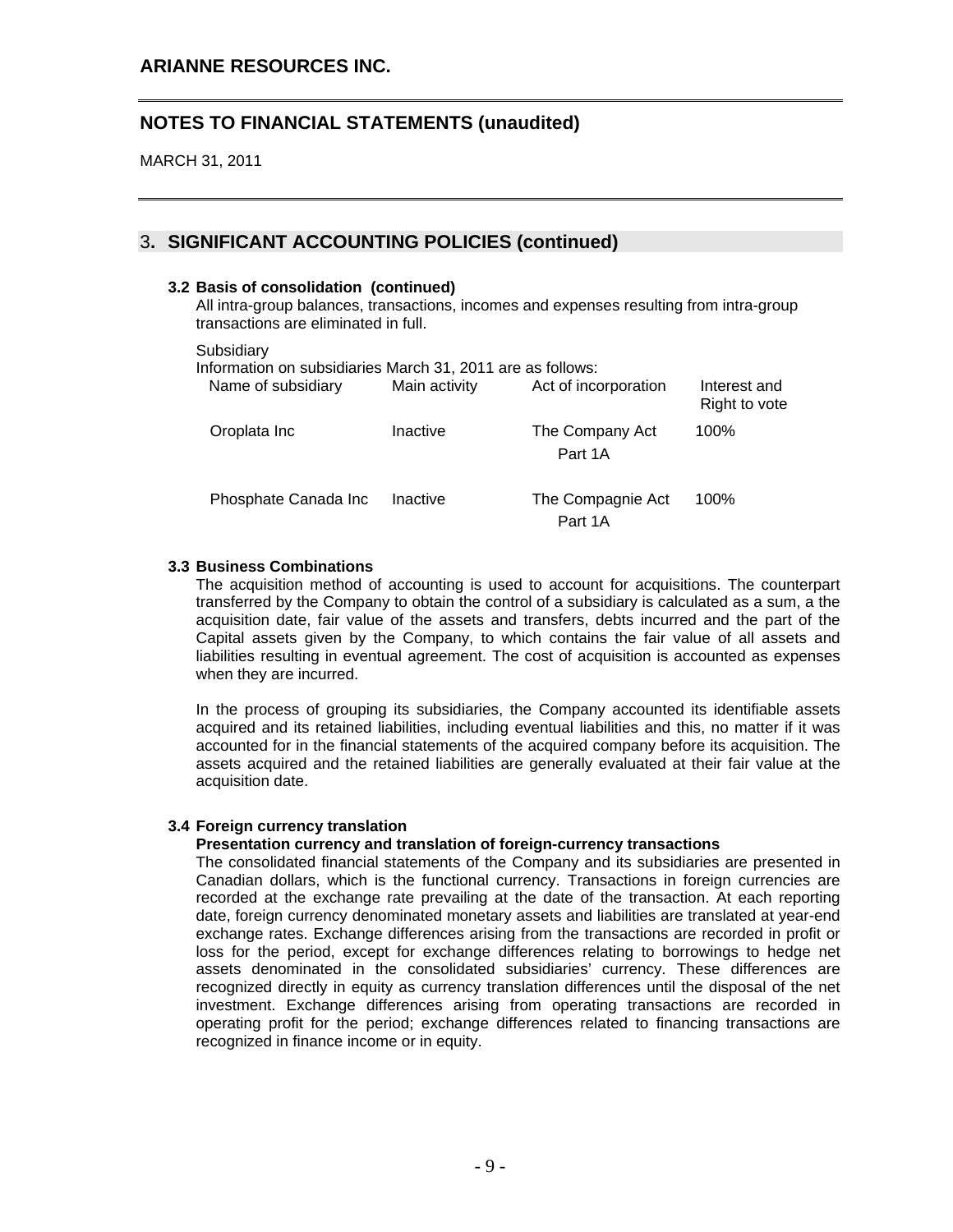MARCH 31, 2011

## 3**. SIGNIFICANT ACCOUNTING POLICIES (continued)**

#### **3.5 Revenue Recognition**

Investment transactions are accounted for on the transaction date and resulting revenues are recognized using the accrual basis.

#### **3.6 Mining Rights Credit, Refundable Tax Credit Relating to Resources and Commitments Relating to these Credits**

The Company is entitled to a mining rights credit for mining exploration expenses in Quebec.

Furthermore, the Company is entitled to a refundable tax credit relating to resources for mining exploration companies on eligible expenses incurred in Quebec.

These tax credits are accounted in reduction of the exploration fees engaged in the IAS20 and are presented distinctly in the consolidated financial situation.

These tax credits are recorded, provided that the Company is reasonably certain that these credits will be received.

#### **Financial Instruments**

The Company aggregates its financial instruments into classes based on their nature and characteristics. Management determines the classification when the instruments are initially recognized, which is normally the date of the transaction.

All financial assets except those measured at fair value through profit or loss are subject to review for impairment annually and written down when there is evidence of impairment based on certain specific criteria mentioned further on.

All income and expenses related to financial instruments are reported under "Finance income (expenses)."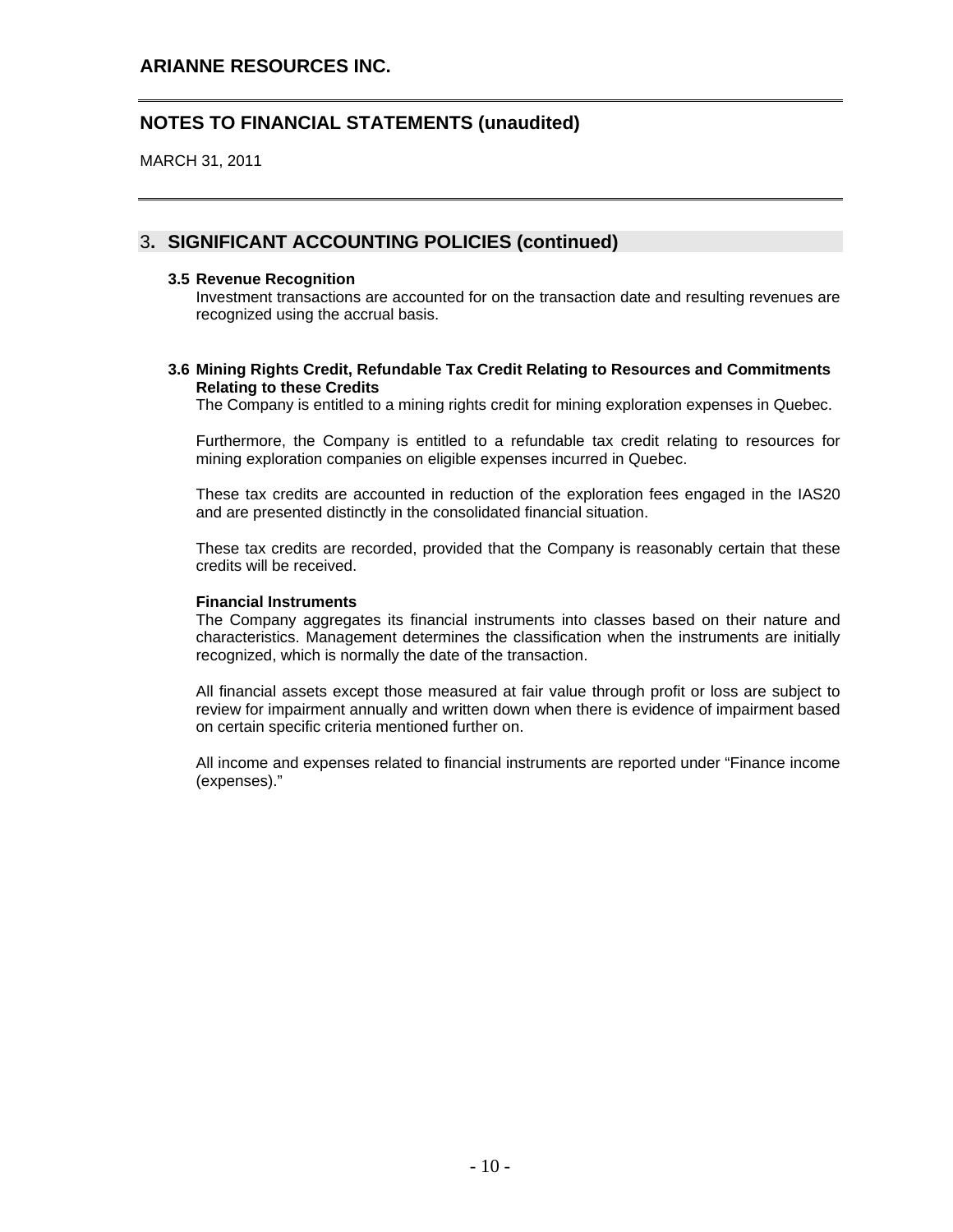MARCH 31, 2011

### 3**. SIGNIFICANT ACCOUNTING POLICIES (continued)**

#### **3.7 Financial Instruments (continued)**

#### **a) Available-for-sale investments**

Available-for-sale investments are non-derivative financial assets that are either designated as such upon initial recognition or are not classified in any of the other categories. They are included in current assets when they will be realized within 12 months of the reporting date, otherwise they are classified as non-current. This item includes investments in equity instruments and others financial assets and investments in public companies.

Financial instruments included in this category are recognized initially at fair value plus directly attributable transaction costs. Subsequently, available-for-sale investments are measured at fair value, and unrealized gains or losses are recognized in other comprehensive income.

However, when a decline in the fair value of an available-for-sale investment has been recognized in other comprehensive income and there is objective evidence of prolonged impairment, the cumulative loss that has been recognized in other comprehensive income is reclassified from equity to profit or loss as a reclassification adjustment even though the financial asset has not been derecognized.

Impairment losses recognized in profit or loss for an investment in an equity instrument classified as available-for-sale are not reversed through profit or loss. If, in a subsequent period, the fair value of a debt instrument classified as availablefor-sale (other than an equity instrument) increases and the increase can be objectively related to an event occurring after the impairment loss was recognized in profit or loss, the impairment loss is reversed, with the amount of the reversal recognized in profit or loss.

When the asset is sold or the impairment charge is recognized, the accumulated gains or losses in other comprehensive income are reclassified to profit or loss and the reclassification is shown separately in the statement of comprehensive income. Foreign exchange gains and losses on financial assets classified as available-forsale are recorded in other comprehensive income.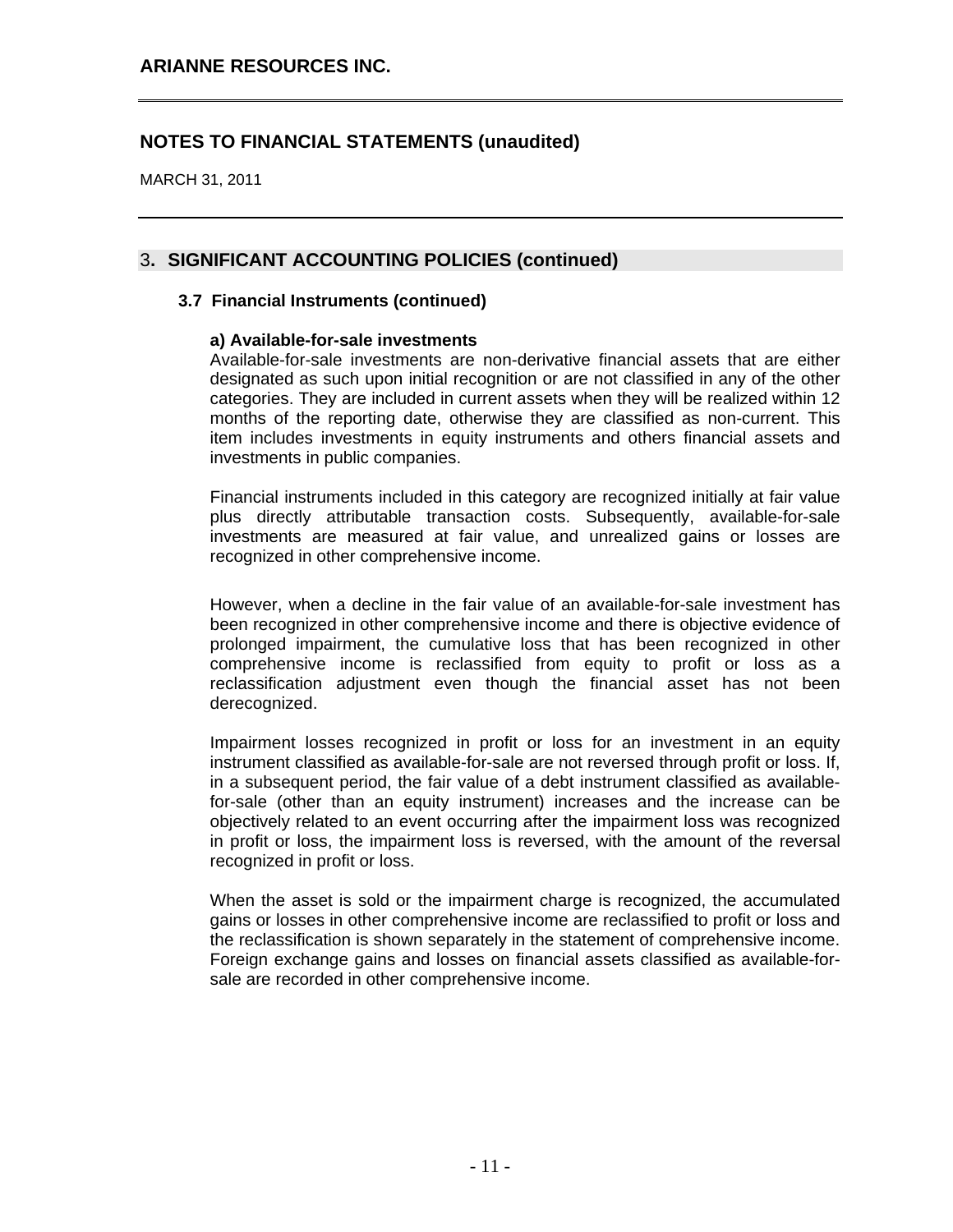MARCH 31, 2011

#### 3**. SIGNIFICANT ACCOUNTING POLICIES (continued) 3.7 Financial Instruments (continued)**

This category is used by the Company to classify investments in equity instruments in nonconsolidated companies that do not have a quoted market price in an active market, and whose fair value cannot be reliably measured. If there is objective evidence that these assets are impaired, the amount of the impairment loss is the difference between the assets' carrying amount and the present value of estimated future cash flows discounted at the current market rate of return for similar financial assets.

#### **b) Other liabilities**

The financial instruments included in this category are initially recognized at fair value less transaction costs. Subsequent to initial measurement, these other liabilities are measured at amortized cost. The difference between the initial carrying amount of these other liabilities and their redemption value is recognized in profit or loss over the contractual terms using the effective interest method. They are classified as current liabilities when they are payable within 12 months of the reporting date, otherwise they are classified as non-current. This item includes the following categories: trade and other payables and bank borrowings.

#### **c) Compound financial instruments**

Compound financial instruments issued by the Company are classified separately as financial liabilities and equity based on the substance of the contractual agreement. On the date of issue, the fair value of the liability component is measured using the effective market rate of interest for a similar non-convertible instrument. This amount is accounted for as a liability at amortized cost using the effective interest method until the instrument is extinguished or reaches maturity. The equity component is determined by deducting the amount of the liability component from the total fair value of the compound instrument. This amount is recognized in equity, net of any tax effects, and is not subsequently remeasured.

#### **3.8 Cash**

The Company's policy is to present cash and short-term investments having a term of three months or less from the acquisition date in cash.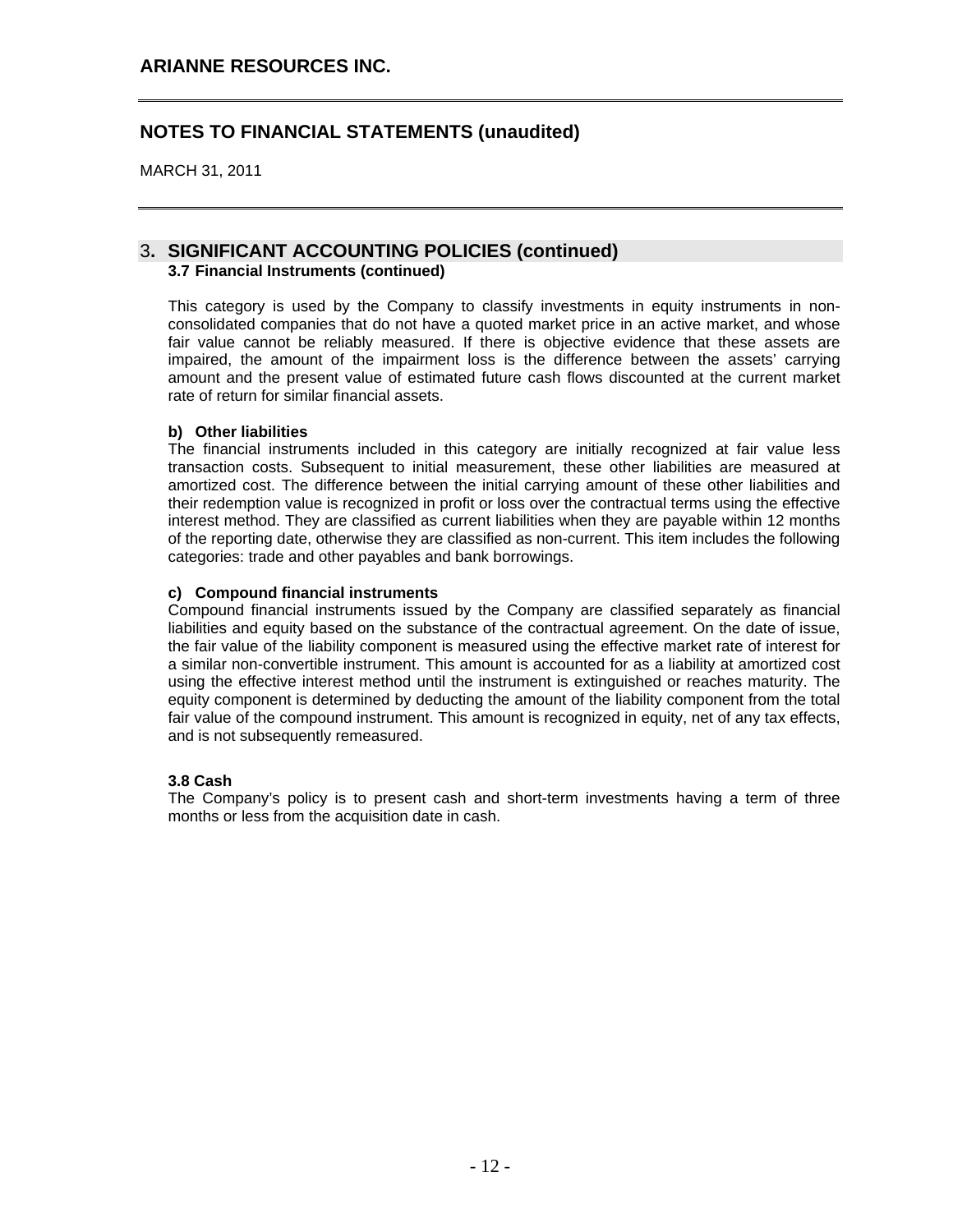MARCH 31, 2011

### 3**. SIGNIFICANT ACCOUNTING POLICIES (continued)**

#### **3.9 Assets and prospection and evaluation**

Assets and prospection and evaluation include the cost of acquisition of the mining rights and the expenses incurred in the exploration and the evaluation of the mining properties. These assets are accounted as capital assets and are presented as cost less the loss of the value and it's income tax credits and applicable returns.

The engaged costs before acquisition of the legal land rights of the prospection and evaluation are accounted in the profit and loss at the moment where they are consumed

Mining rights and expensive relative to the activity of prospection and evaluation are incorporated in the cost of the asset by the property until such time the technical feasibility and the commercial viability of the extraction of a mineral resource be demonstrated. The product accessories acquired during the last exploration and evaluation period are accounted at the net value. No depreciation is taken during the exploration and evaluation phase. The capitalized cost notably include the topographic studies, geological, geochemical and geophysical, rummage exploration, digging of trenches, specimen and its activities linked with the evaluation of the technical feasibility and of the commercial viability of the extraction of the mineral resource.

Should the viability of the project be established that is cannot be assured or that the project is abandoned, in that moment the capitalized amount will be reduced to its recoverable value, the difference will be immediately accounted to the net loss.

Should the technical feasibility and the commercial viability of the extraction of the mining resources be demonstrated, the mining rights and the prospecting and evaluation assets relative to the mining property will then be transferred in the category of mining and construction asset.

Following the transfer of the prospecting and evaluation assets in the mining and construction asset category, all costs subsequently relative to the construction, installation and usage of the equipment and it's infrastructures will be capitalized in that category. Once the development stage completed, all assets included in the mining and construction asset will then be transferred of the category of mining asset and will be depreciated on the limited duration of this asset.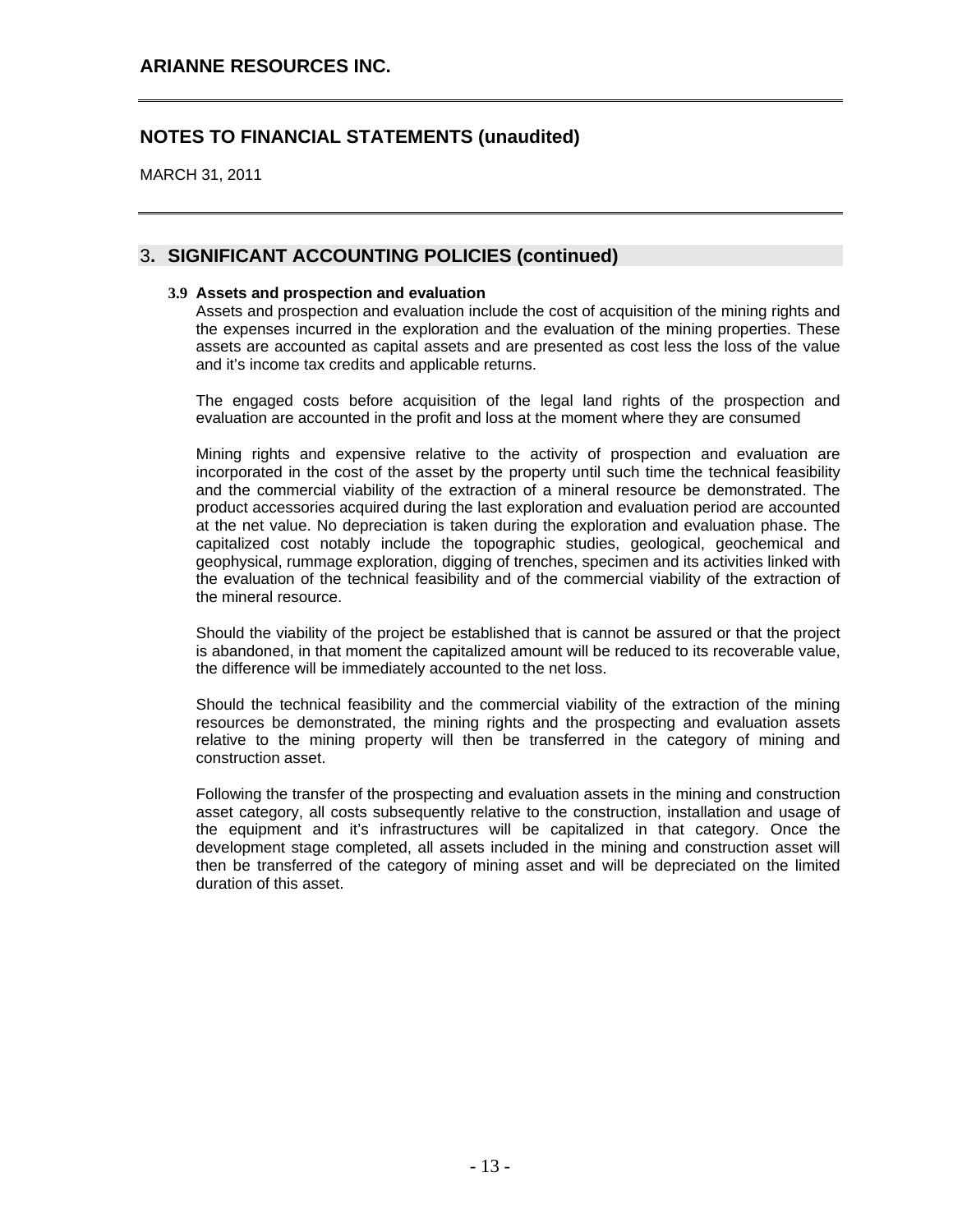### **ARIANNE RESOURCES INC.**

## **NOTES TO FINANCIAL STATEMENTS (unaudited)**

MARCH 31, 2011

### 3**. SIGNIFICANT ACCOUNTING POLICIES (continued)**

#### **3.9 Assets and prospection and evaluation**

Even though the Company has taken measure to conform to the practices of the industry for the exploration stage it is in, such properties obtain the title of mining properties in which it detains a financial interest, its procedures do not guarantee the validity of the title of the property. The title of the mining property can be subjugated to prior agreements non registered and that do not respect the regulated disposition

In the interest the depreciation of the evaluation, the assets are grouped by the ones that generate the lowest independent treasury entrance (units treasury generated). By consequence, certain assets are submitted individually to depreciation test, while others are tested on their treasury generated units. The evaluation of the depreciation of the assets of protection and evaluation is done on a property basis, by property, each property is represented by a potential units treasury generated.

All individual assets or units treasury generated assets are submitted to a depreciation test when events or changes in circumstances indicate that their accounting value can be recovered.

A loss in value equal to the excess of the accounting value of an asset or of a units treasury generated on the recoverable value is accounted. The recoverable value of an asset or a unit's treasury generated is the highest of the fair value less the cost of its sale and its useful value. To determine its useful value, management proceeds to estimate the future cash flow from each asset or units treasury generated and then determines an appropriate interest rate on the actual value of its cash flow.

A loss in value is accounted for immediate in the general profit and loss and is applied to lower the individual asset or pro-rated on its units treasury generated. All assets are subsequently revaluated to reveal and indicate that a loss to the previously accounted asset has been accounted and no longer exist. A loss of value can be re-utilized should the recoverable asset or units treasury generated exceed its accounted value.

#### 3.10 **Royalties**

Royalties on the net product of foundry are generally not accounted when acquired from a mining property since they are considered an eventual liability. The royalties are only accounted when it is deemed plausible and that it can be evaluated with sufficient feasibility.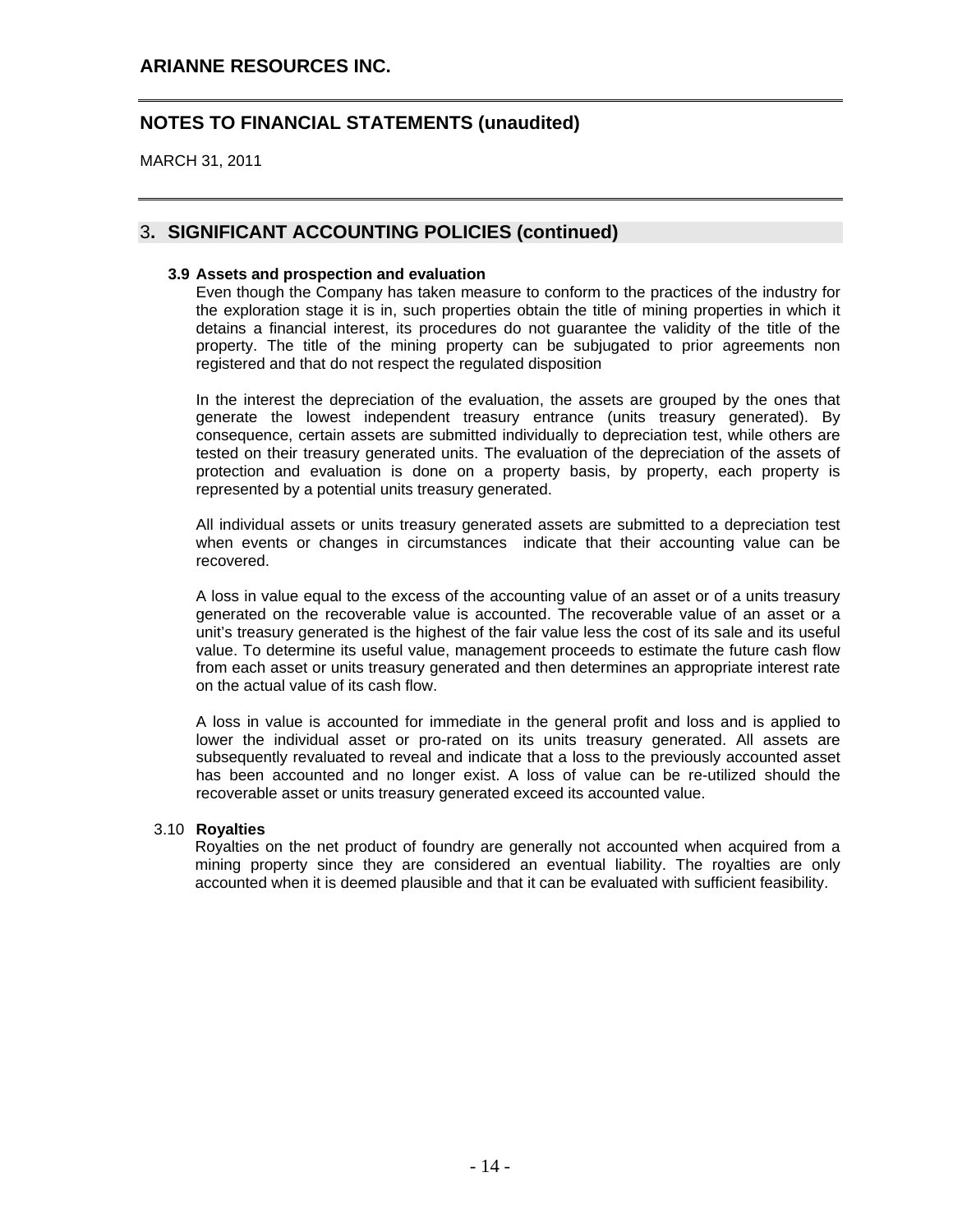MARCH 31, 2011

### 3**. SIGNIFICANT ACCOUNTING POLICIES (continued)**

#### **3.11 Nature of provisioned liabilities**

In accordance with IAS 37 Provisions, Contingent Liabilities and Contingent Assets, provisions for risks and expenses are recognized to cover probable outflows of resources that can be estimated and that result from present obligations resulting from past events. In the case where a potential obligation resulting from past events exists, but where occurrence of the outflow of resources is not probable or the estimate is not reliable, these contingent liabilities are disclosed in off-balance sheet commitments and litigation. The provisions are measured based on management's best estimate of outcome on the basis of facts known at the reporting date. The provisions include provisions for litigation (tax, legal, employee-related), for returns and for the environment.

Litigation is kept under regular review, on a case-by-case basis, by the Company's legal department with the assistance of outside counsel for more significant or complex disputes. A provision is recorded when it becomes probable that a present obligation arising from a past event will require an outflow of resources that can be reliably estimated. The amount of the provision is the best estimate of the outflow of resources required to settle this obligation.

#### **3.12 Employee benefits**

Wages, paid annual leave, paid sick leave, bonuses and non-monetary benefits are shortterm employee benefits, which are recognized in the period during which the Company's employees render the related services. Pension plans and other retirement benefits are post-employment benefits provided by the Company and result in the recognition of a liability or an asset and associated costs.

They are recognized as current liabilities included in accounts payable and other payables and are measured at undiscounted amount that the company expects to pay as a result of unused rights.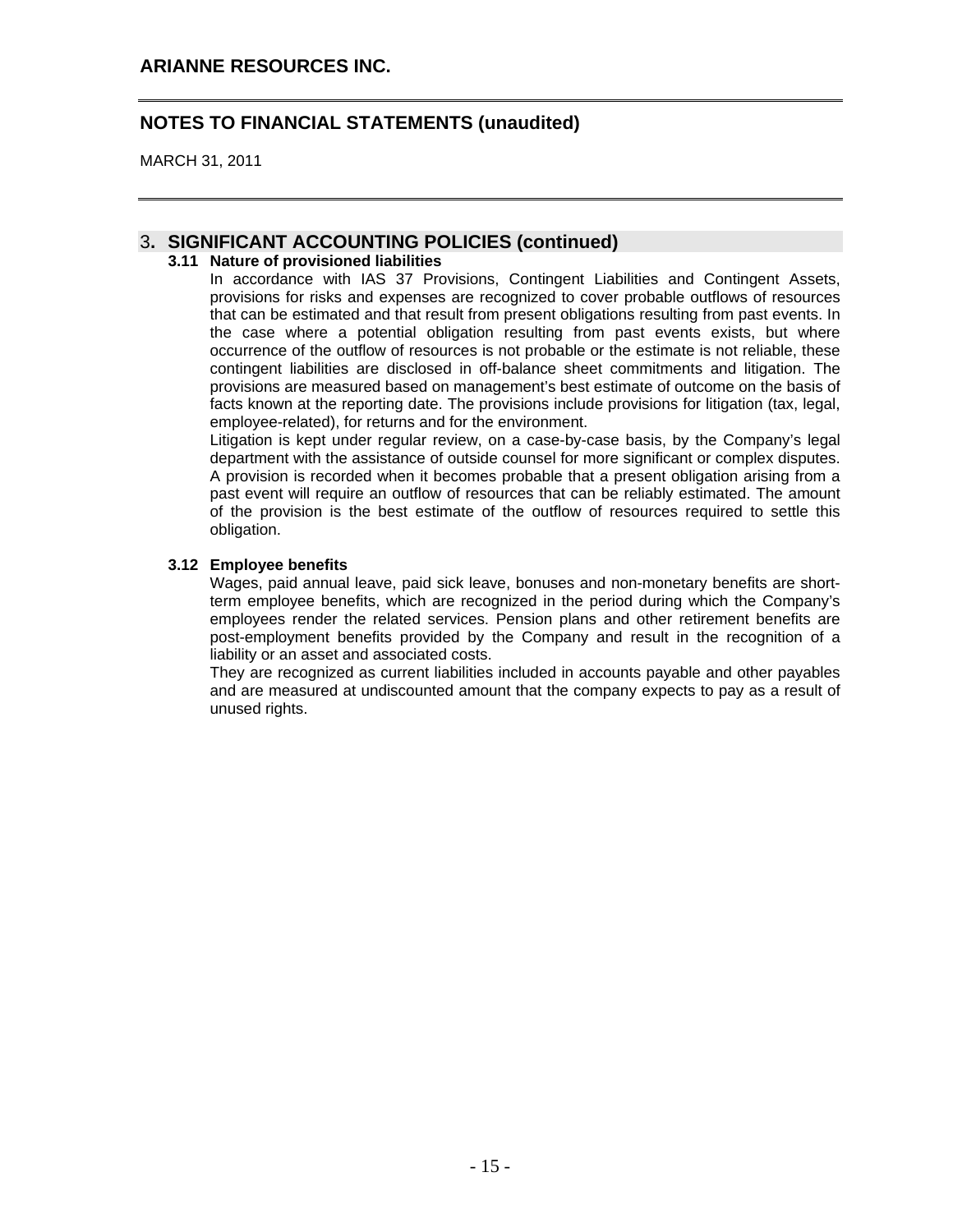MARCH 31, 2011

### 3**. SIGNIFICANT ACCOUNTING POLICIES (continued)**

#### **3.13 Future Income and Mining Taxes**

Company accounts for its income taxes using the deferred tax assets and liabilities method. Deferred income tax assets and liabilities are determined based on the difference between the carrying amount and the tax basis of the assets and liabilities. Any change in the net amount of deferred income tax assets and liabilities is included in profit or loss. Deferred income tax assets and liabilities are determined based on enacted or substantively enacted tax rates and laws which are expected to apply to taxable profit for the years in which the assets and liabilities will be recovered or settled. Deferred income tax assets are recognized when it is likely they will be realized. Deferred tax assets and liabilities are not discounted.

The Company establishes a valuation allowance against future income tax assets if, based on available information, it is more likely than not that some or all of the future tax assets will not be realized.

#### **3.14 Equity**

Share capital is presented at the value of the shares issued. Costs related to the issuance of shares or share options are reported in equity, net of tax, as a deduction of the issuance proceeds.

Dividends are included under liabilities in the period in which the payment is approved by the Board of Directors.

Transactions with shareholders are disclosed separately in equity.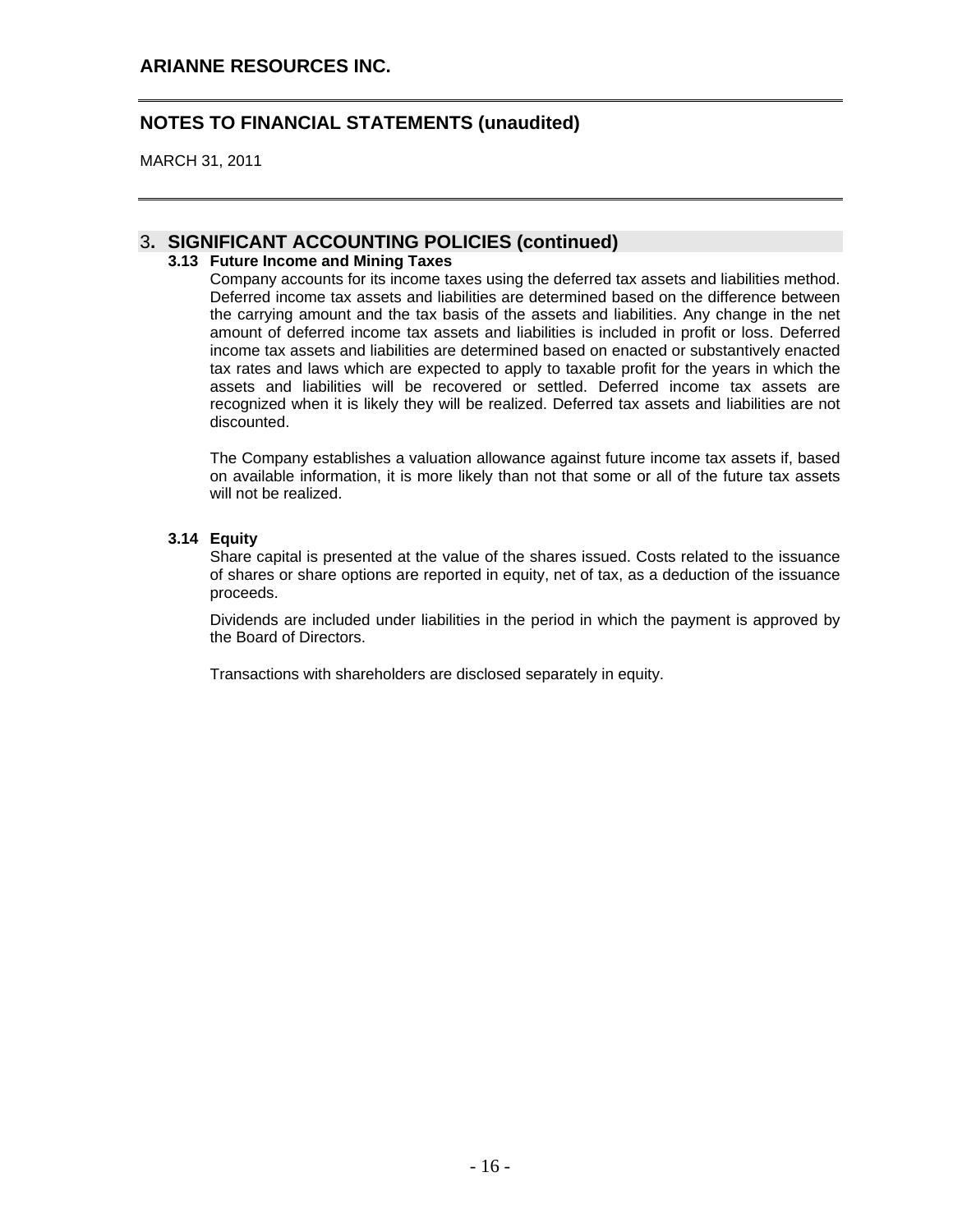MARCH 31, 2011

### 3**. SIGNIFICANT ACCOUNTING POLICIES (continued)**

#### **3.14 Equity (continued)**

#### *Flow-through Shares*

The Company has financed a portion of its exploration activities through the issuance of flow-through shares. Shares issued through flow-through financing are recorded at their selling price. Under the terms of the flow-through share agreements, the tax benefit of the exploration expenses are renounced in favor of the investors. The Company records the tax effect related to renounced deductions on the date that the Company renounces the deductions to investors provided there is reasonable assurance that the expenses will be incurred.

The contributed surplus includes the expenses related to stock options and the warrants to the end of to the exercise of such options and warrants. The undistributed results include the undistributed comprehensive income and loss during the period and the previous periods.

#### **3.15 Share-based payment**

The Company applies IFRS 2 to transactions whose award and settlement are share-based and to cash-settled share-based transactions. In applying this standard, stock options and bonus shares granted to employees are measured at fair value. The amount of such fair value is recognized in profit or loss over the vesting period of the rights, with a corresponding increase in equity. Share appreciation rights, which will be settled in cash, are measured at fair value and recognized in profit and loss with a corresponding entry to the liability incurred. The liability is remeasured at each reporting date until settlement. The fair value of options and rights is determined using the Black-Scholes-Merton valuation model taking into account the features of the plan and market data as at the grant date and on the basis of the Group's management assumptions.

#### **3.16 Loss per share**

Basic and diluted net earnings per share are calculated using the weighted average number of outstanding shares. The calculation of diluted earnings per share takes into account the potential impact of the exercise of all dilutive instruments (such as stock options and convertible bonds, etc.) on the theoretical number of shares. When funds are obtained at the date of exercise of the dilutive instruments, the "treasury stock" method is used to determine the theoretical number of shares to be taken into account. When funds are obtained at the issue date of the dilutive instruments, net profit is adjusted for the finance cost, net of tax, relating to these instruments.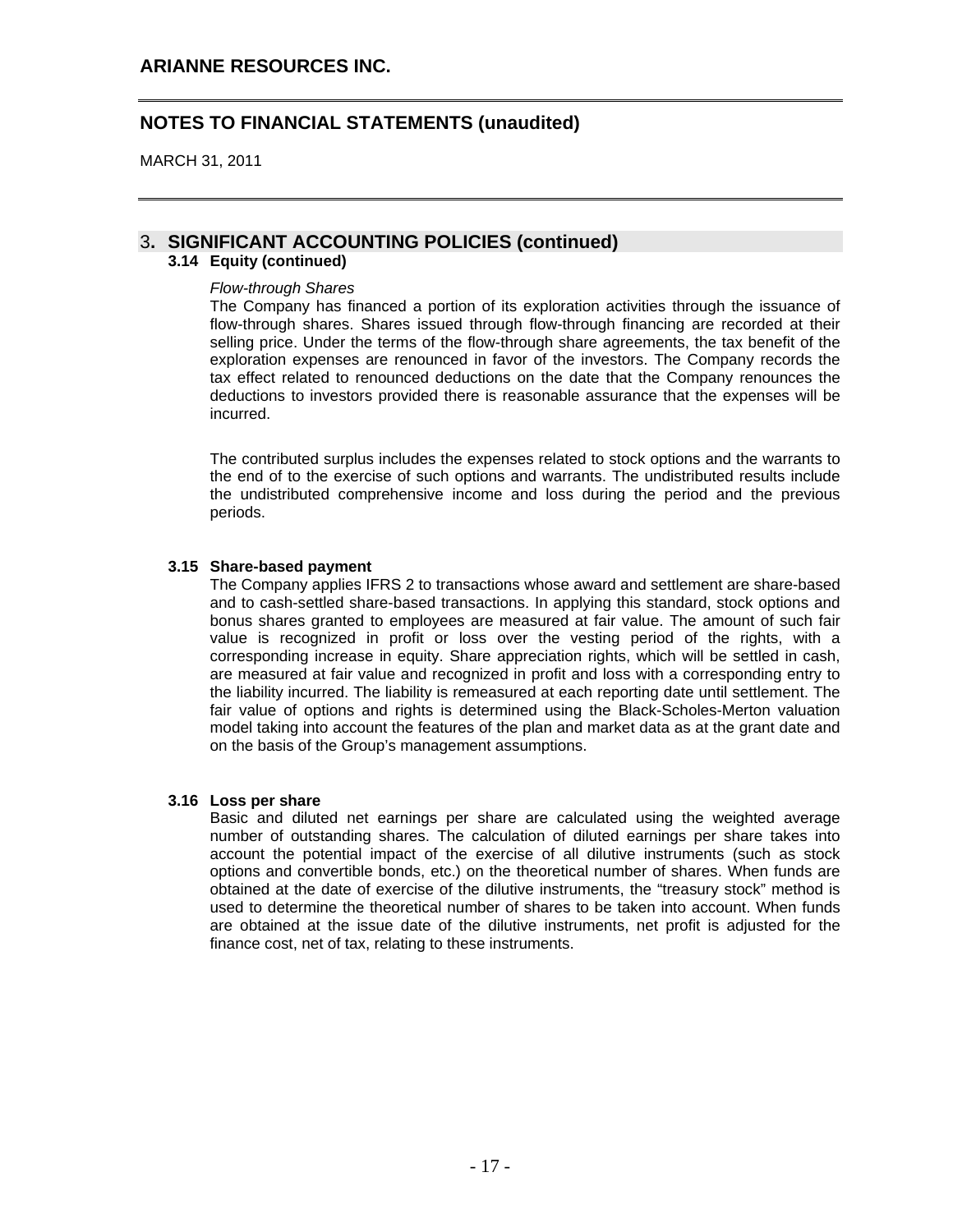MARCH 31, 2011

#### 3**. SIGNIFICANT ACCOUNTING POLICIES (continued)**

**3.17 Principal uncertainties arising from the use of estimates and critical judgments by Management Fair value** 

All financial instruments are required to be recognized at fair value on initial recognition. Subsequent measurement is at amortized cost or fair value depending on the classifications of the financial instruments.

Fair value is the amount of consideration that would be agreed upon in an arm's length transaction, between knowledgeable, willing parties who are under no compulsion to act. This is a point-in-time measurement that may be changed in subsequent reporting periods due to market conditions or other factors.

Fair value amounts are determined by reference to quoted prices in the most advantageous active market for that instrument to which the Company has immediate access. In the absence of an active market, fair value is determined on the basis of internal or external valuation models, including discounted cash flow models. Fair value determined using these valuation models requires the use of assumptions concerning the amount and timing of estimated future cash flows, as well as a number of other variables. In determining these assumptions, external readily observable market inputs are considered, as applicable. When such data is unavailable, the Company uses the best possible estimate. Since they are based on estimates, these fair values may not be realized in an actual sale or immediate settlement of the instruments.

Note 10 provides details on these bases of calculation and on the estimates used. Most of our derivative financial instruments are designated in a hedging relationship, and the effect on the results of the fair value of these instruments is presented on the consolidated global results in other comprehensive income, net of tax.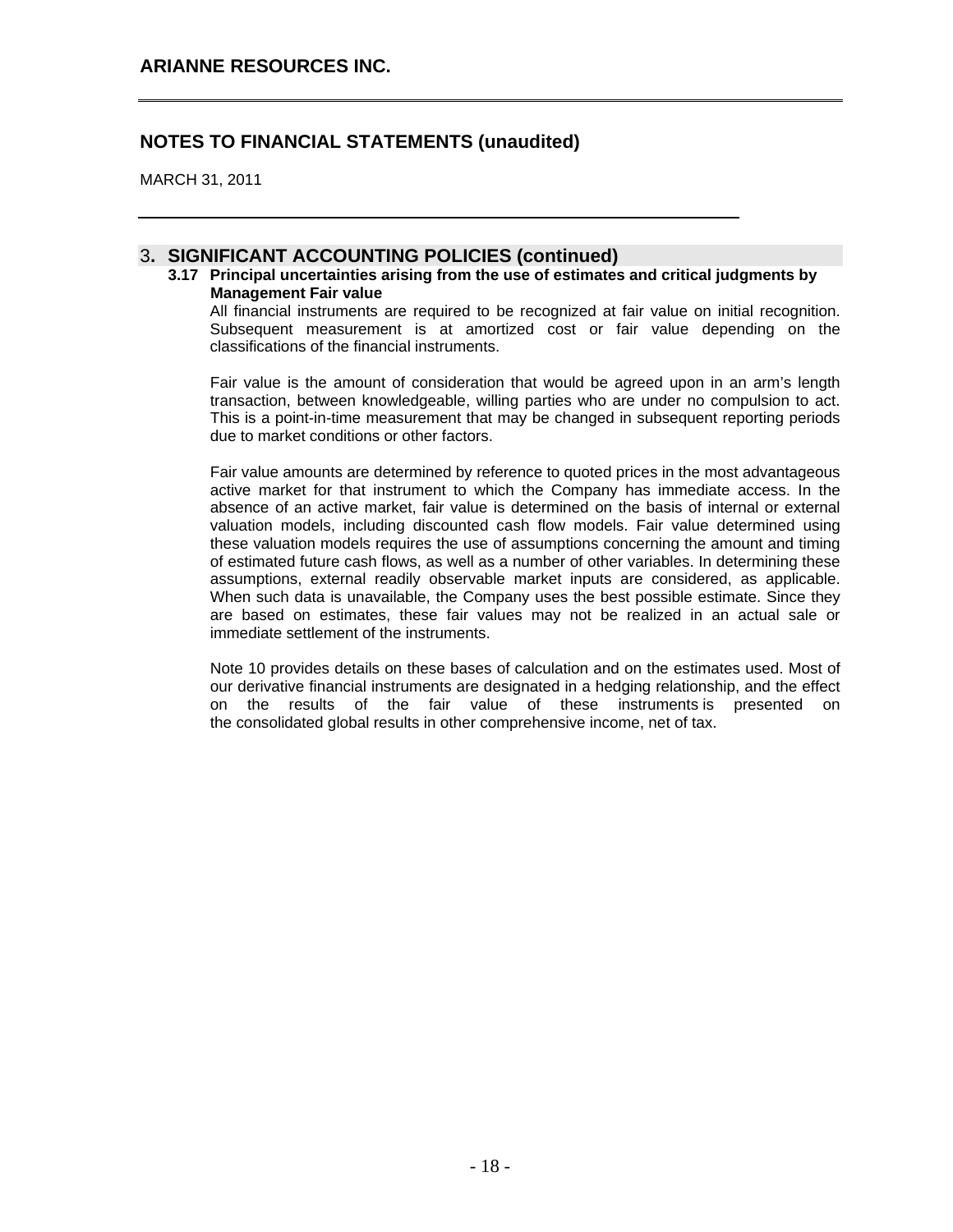MARCH 31, 2011

## **4. CASH**

|                                       | March 31,<br>2011<br>\$            | December 31,<br>2010<br>\$ | January 1,<br>2010<br>\$ |
|---------------------------------------|------------------------------------|----------------------------|--------------------------|
| Cash                                  |                                    |                            |                          |
| CAN\$                                 | 751 033                            | 1736349                    | 18 683                   |
| US\$<br>Cash reserved for exploration | 11 187<br>$\overline{\phantom{0}}$ | 16 249<br>643 556          | 194 609                  |
| Term deposits - CAN\$                 | 1 502 540                          |                            |                          |
| Cash                                  | 2 2 64 7 60                        | 2 396 154                  | 213 292                  |

As of March 31, 2011, the cash includes term deposits that are interest bearing at the rate of 0.7% and 1.12% ending June 9, 2011.

| 5. AVAILABLE-FOR-SALE INVESTMENTS                                                                                            |                                  |                                      |                            |  |
|------------------------------------------------------------------------------------------------------------------------------|----------------------------------|--------------------------------------|----------------------------|--|
|                                                                                                                              | March 31,<br>2011<br>\$          | December 31,<br>2010<br>\$           | January 1,<br>2010<br>\$   |  |
| <b>Public Company Shares</b><br>50,000 common shares of<br>Exploration NQ Inc.                                               | 7 2 5 0                          | 7 2 5 0                              |                            |  |
| 300,000 common shares of Lithium<br>One Inc                                                                                  | 390 000 -                        |                                      |                            |  |
| <b>Private Company shares</b><br>200,000 (100,000 en 2010) series «A»<br>from a private Company<br>Big Bang Ressources Ltée. | 397 250                          | 7 2 5 0                              |                            |  |
| <b>6. OTHER ASSETS</b>                                                                                                       |                                  |                                      |                            |  |
| Prepaid expenses                                                                                                             | March 31,<br>2011<br>\$<br>6 180 | December 31,<br>2010<br>\$<br>25 212 | January 1,<br>2010<br>7852 |  |
| Advance on exploration expenses                                                                                              | 6 180                            | 88 650<br><u> 113 862</u>            | 7852                       |  |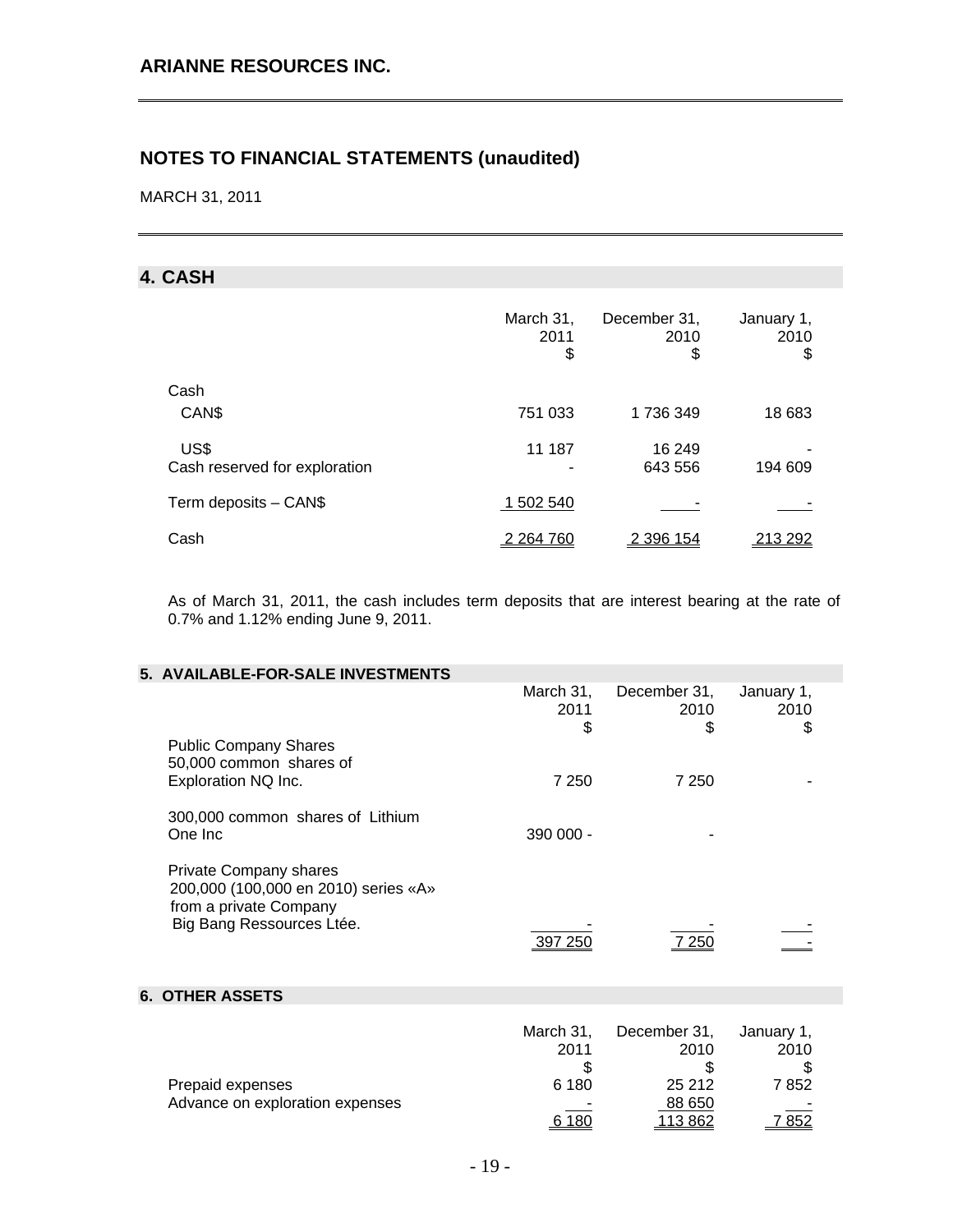MARCH 31, 2011

## **7. MINING PROPERTIES**

|                                                 | Royalties                | Balance as at<br>December 31,<br>2010 | Addition                 | Disposal                 | Balance as at<br>March 31,<br>2011 |
|-------------------------------------------------|--------------------------|---------------------------------------|--------------------------|--------------------------|------------------------------------|
|                                                 | \$                       | \$                                    | \$                       | \$                       | \$                                 |
| <b>Properties in Quebec:</b>                    |                          |                                       |                          |                          |                                    |
| Lac à Paul (100%)                               | 1.5%                     | 79 280                                | 42796                    |                          | 122 076                            |
| Héva (100%)                                     | 2%                       | 133 126                               |                          |                          | 133 126                            |
| La Dauversière (R-14)<br>$(100\%)$              | 1%                       | 102 644                               | 1 3 5 2                  |                          | 103 996                            |
| Opinaca (100%)                                  | 2%                       | 139 048                               |                          |                          | 139 048                            |
| Duverny (100%)                                  | 2%                       | 119 286                               |                          |                          | 119 286                            |
| Penaroya - Brouillan<br>(100%, voir note 12d)   |                          | 108 205                               | $\overline{\phantom{a}}$ | $\overline{\phantom{a}}$ | 108 205                            |
| Moly Hill (100%)                                | 1.5%                     | 45 240                                |                          |                          | 45 240                             |
| Black Dog (100%)                                | $\overline{\phantom{a}}$ | 9501                                  | $\overline{\phantom{a}}$ |                          | 9501                               |
| Soquem-Lac H (50%) 1.5%                         |                          | 15 5 13                               | $\overline{\phantom{0}}$ |                          | 15513                              |
| Mirepoix (100%)                                 |                          | 1560                                  |                          |                          | 1560                               |
| Wabamisk (100%)                                 |                          | 3 2 4 0                               |                          |                          | 3 2 4 0                            |
| Chico (100%)                                    |                          | 22 440                                |                          |                          | 22 440                             |
| <b>Property in Mexico:</b><br>Mazatlan - El Rey |                          |                                       |                          |                          |                                    |
| (See note 12a)                                  | 2%                       | 234 629                               | 10 031                   | ٠                        | 244 660                            |
|                                                 |                          | 1 013 712                             | 54 179                   | $\overline{\phantom{a}}$ | 1 067 891                          |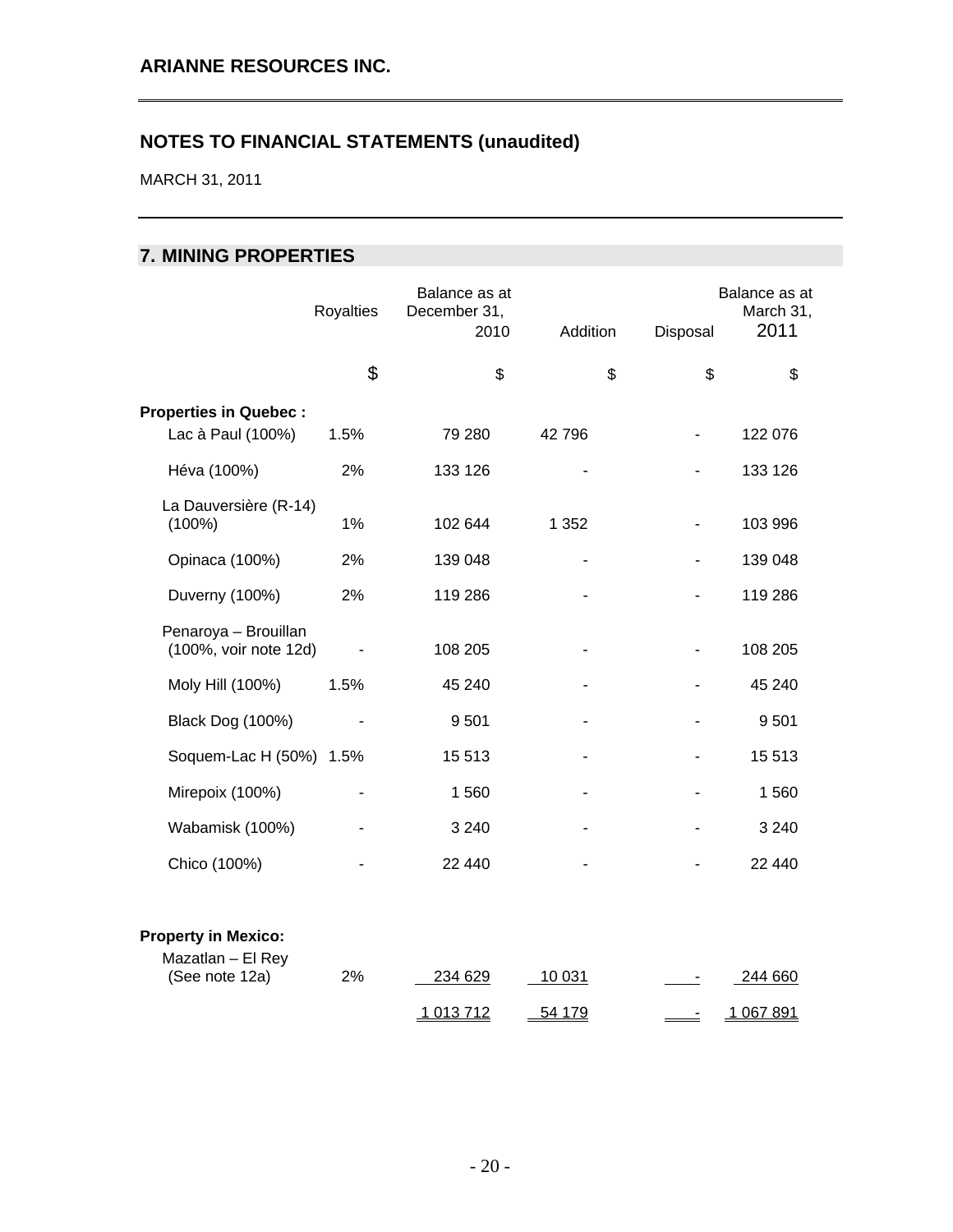MARCH 31, 2011

| 8. EXPLORATION AND EVALUATION ASSETS |                            |                |                                 |                          |                            |
|--------------------------------------|----------------------------|----------------|---------------------------------|--------------------------|----------------------------|
|                                      | Balance as<br>at December, |                | Mining rights and<br>tax credit | Write-off                | Balance as at<br>March 31, |
|                                      | 2010<br>\$                 | Addition<br>\$ | \$                              | \$                       | 2011<br>\$                 |
| Quebec:<br>Lac à Paul                | 2 3 1 9 1 2 1              | 771 910        |                                 | $\overline{\phantom{a}}$ | 3 091 031                  |
| Héva                                 | 367 320                    | 4 300          | ÷,                              | ÷,                       | 371 620                    |
| La Dauversière (R-14) 445 965        |                            | 4 150          |                                 |                          | 450 115                    |
| Opinaca                              | 345 630                    | 6 0 0 0        |                                 | $\overline{\phantom{0}}$ | 351 630                    |
| Duverny                              | 88 490                     |                |                                 | $\overline{\phantom{0}}$ | 88 490                     |
| Penaroya - Brouillan                 | 27 659                     |                |                                 |                          | 27 659                     |
| Moly Hill                            | 4 6 5 0                    |                |                                 |                          | 4 6 5 0                    |
| <b>Black Dog</b>                     | 4 9 9 0                    |                |                                 |                          | 4 9 9 0                    |
| Soquem-Lac H                         | 213 487                    |                |                                 |                          | 213 487                    |
| Wabamisk                             | 42 481                     |                |                                 | $\overline{\phantom{0}}$ | 42 481                     |
| Komo                                 | 1524                       |                |                                 | $\overline{\phantom{0}}$ | 1 5 2 4                    |
| Dulain                               | 2 7 3 0                    |                |                                 |                          | 2 7 3 0                    |
| Chico                                | 4 3 8 7                    |                |                                 |                          | 4 3 8 7                    |
| Mexico:<br>Mazatlan - El Rey         | 372 350                    |                |                                 |                          | 372 350                    |
|                                      | 4 240 784                  | 786 360        |                                 |                          | 5 0 27 144                 |

DETAILS OF INCREASE IN ASSETS OF EXPLORATION AND EVALUATION QUARTER

|                                                     | 2011<br>(3 MONTHS) | 2010<br>(3 MONTHS) |
|-----------------------------------------------------|--------------------|--------------------|
|                                                     | \$                 | S                  |
| Drilling                                            | 318 636            | 103 934            |
| Geological surveys<br>General expenses, travel      | 75 325             |                    |
| and lodging                                         | 117915             | 12 8 26            |
| Analysis                                            | 124 869            | 9 9 9 4            |
| Line cutting and geophysics                         |                    | 17 272             |
| Planning and supervision                            | 45 405             | 77 710             |
| Professional fees and independent technical reports | 104 210            | 9976               |
|                                                     | <u>786 360</u>     | 231 712            |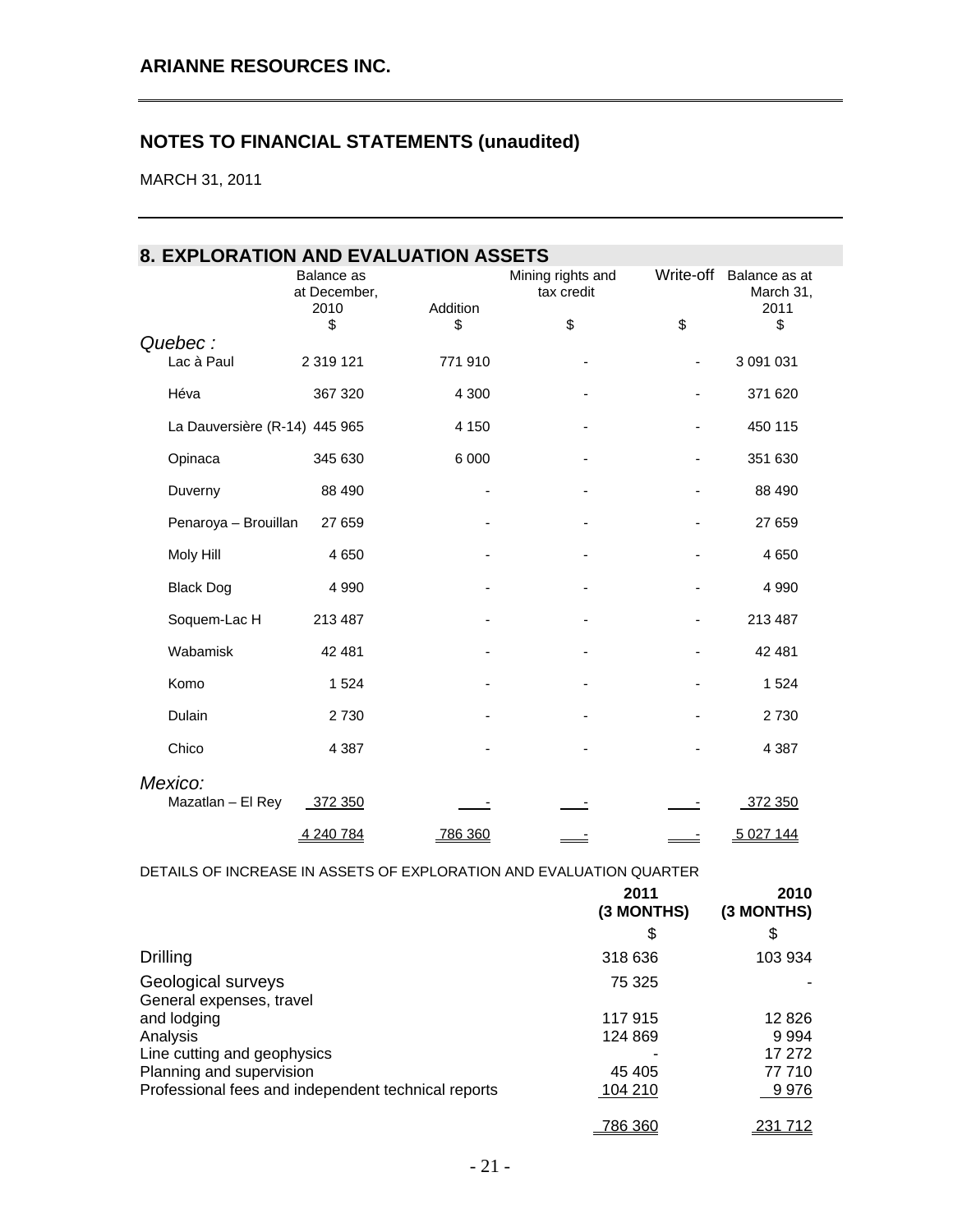MARCH 31, 2011

## **9. SHARE CAPITAL**

#### Authorized

Unlimited number of common shares without par value

Unlimited number of preferred shares, without par value, issuable in series, series A includes 500,000 preferred shares, non-voting, non-cumulative dividend of 8%, redeemable by the Company at the amount paid.

|                                        | MARCH 31,<br>2011<br>(3 MONTH) |              |               | DECEMBER 31,<br>2010<br>(12 MONTH) |
|----------------------------------------|--------------------------------|--------------|---------------|------------------------------------|
|                                        | <b>Number</b>                  | Amount<br>S. | <b>Number</b> | <b>Amount</b><br>\$.               |
| Balance, beginning of years 49 539 995 |                                | 14 327 861   | 24 423 016    | 11 901 731                         |
| Flow-through shares (1)                |                                |              | 8 518 359     | 1 180 456                          |
| Paid in cash (2)                       |                                |              | 14 769 701    | 787 393                            |
| Warrants exercised                     | 3 3 1 5 2 5 9                  | 821 235      | 1 440 988     | 288 198                            |
| Value assigned<br>to warrants          |                                | 283731       |               | 112 583                            |
| Stock options<br>exercised             | 2 175 000                      | 311 950      |               |                                    |
| Value assigned to<br>option exercised  |                                | 313795       |               |                                    |
| Acquisition of mining properties       |                                |              | 250 000       | 37 500                             |
| Settlement of debts                    |                                |              | 137 931       | 20 000                             |
| Balance, end of year                   | 55 030 254                     | 16 058 572   | 49 539 995    | <u>14 327 861</u>                  |

(1) Value of flow-through shares is presented net of the fair value of warrants amounting to \$196 324 in 2010.

(2) Value of share capital paid in cash is presented net of the fair value of warrants amounting to \$1 272 676 in 2010.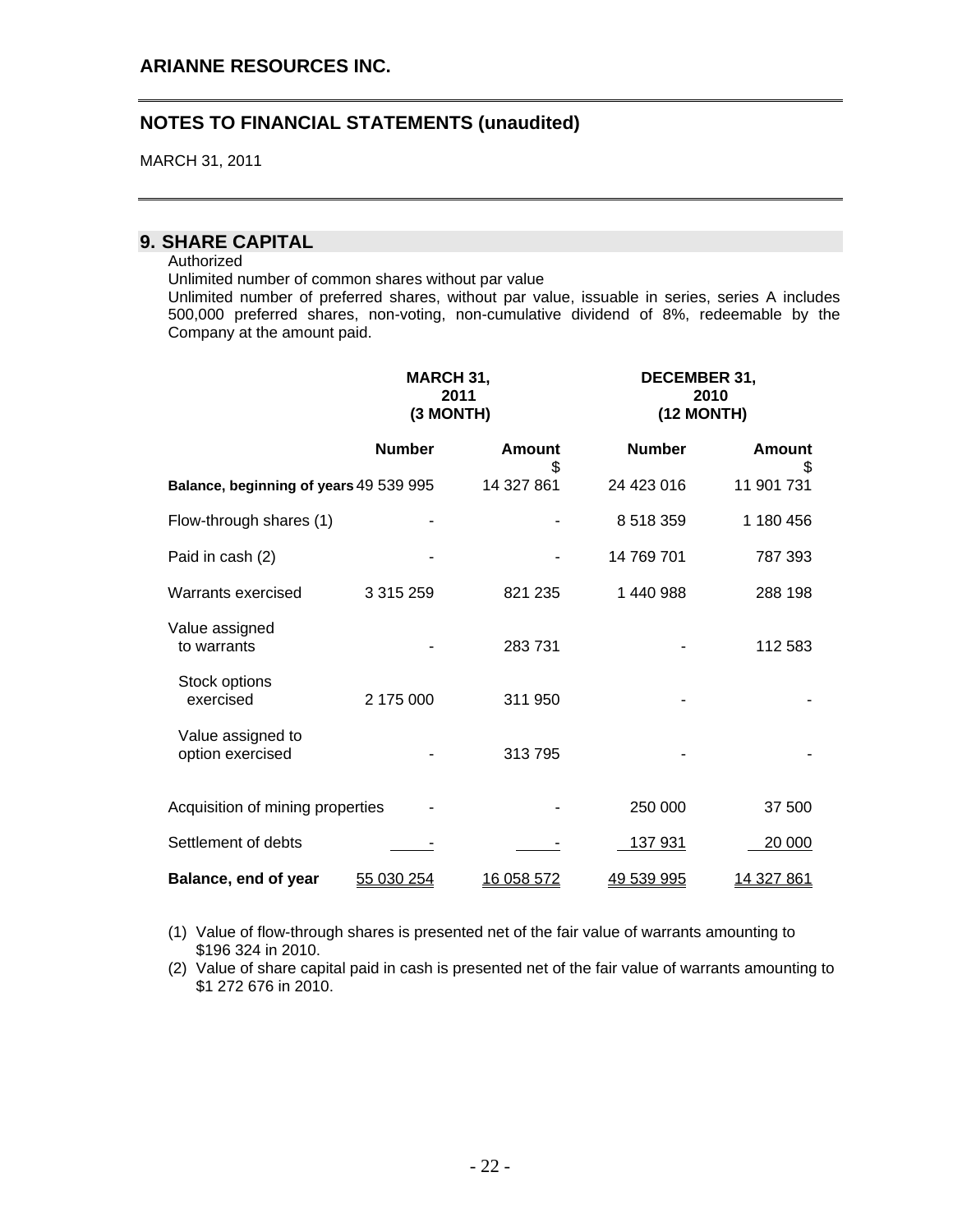MARCH 31, 2011

### **10. SHARE PURCHASE OPTIONS AND WARRANTS**

The shareholders of the Company approved a stock option plan (the "plan") whereby the Board of Directors may grant to employees, officers, directors, officers, employees and suppliers of the Company, share purchase options to acquire common shares in such numbers, for such terms and at such exercise prices as may be determined by the Board of Directors.

In June 2011, the plan was modified. The maximum number of shares in the capital of the Company that may be reserved for issuance under the plan shall be equal to 6,400,000 (5,100,000 shares in 2010) the maximum number of shares which may be reserved for issuance to an employee, officer or director may not exceed 5% of the outstanding shares at the time of vest and the maximum number of shares which may be reserved for issuance to consultant and investors representative may not exceed 2% of the outstanding shares at the time of vest. The acquisition conditions of share purchase options are without restriction, except the grant of share purchase options to investor's representative that are acquired at the following condition: 25% three months after the date of grant, 25% six months after the date of grant, 25% nine months after the date of grant and 25% one year after the date of grant. The new options will expire no later than ten years after being granted.

The option exercise price is established by the Board of Directors and may not be lower than the market price of the common shares at the time of grant.

During the year, the fair value of options granted in accordance with the plan was estimated using the Black-Scholes option pricing model with the following assumptions: estimated duration of 9.8 years (10 years at December 31, 2010), risk-free interest rate of 3,00 % (3.31 % at December 31, 2010), expected dividend yield of 0 % (0 % at December 31, 2010) and volatility rate of 158 % (138 % at December 31, 2010).

In addition, during the year, the Company granted warrants to investors. The fair value of warrants was estimated using the Black-Scholes pricing model considering the following assumptions: estimated duration of 2 years, risk-free interest rate of 1,62 %, expected dividend yield of 0 % and volatility rate of 108 %.

During the year, the Company granted options to brokers. The fair value of option was estimated using the Black-Scholes pricing model considering the following assumptions: estimated duration of 2 years, risk-free interest rate of 1,66 %, expected dividend yield of 0% and volatility rate of 104%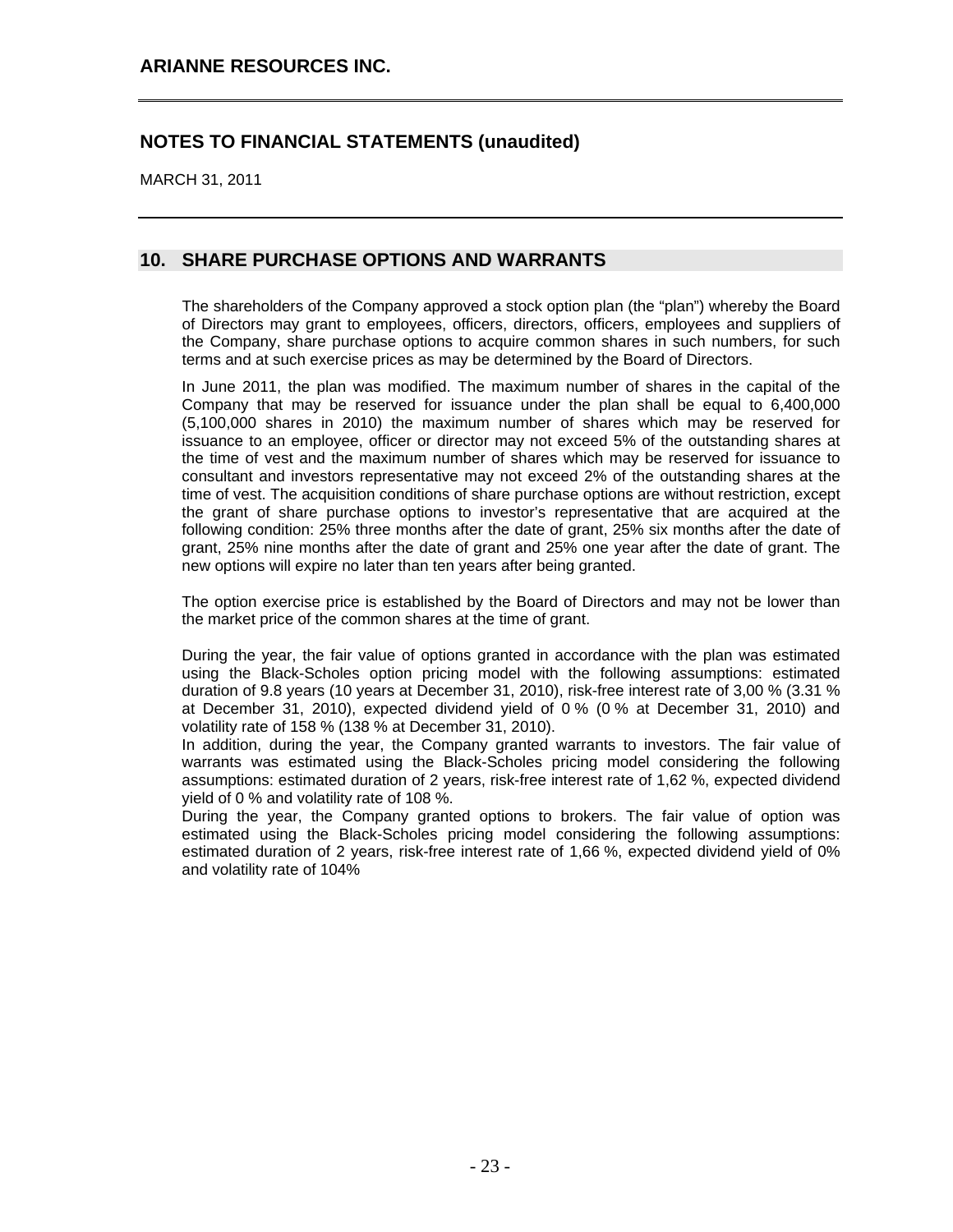MARCH 31, 2011

## **10. SHARE PURCHASE OPTIONS AND WARRANTS (continued)**

value of options granted  $0,26$  0,127

#### Share purchase options

*Changes in Company share purchase options were as follows:* 

|                                               |            | March 31, 2011                           |                      | March 31, 2010                          |  |  |
|-----------------------------------------------|------------|------------------------------------------|----------------------|-----------------------------------------|--|--|
|                                               | Number     | Weighted average<br>exercise price<br>\$ | Number               | Weighted average<br>exercise price<br>S |  |  |
| Balance, beginning of year 4 244 000          |            | 0,14                                     | 1 270 000            | 0,70                                    |  |  |
| Granted                                       | 1 110 000  | 0,51                                     | 820 000              | 0,27                                    |  |  |
| Cancelled                                     |            |                                          | 90 000)              | 0,79                                    |  |  |
| Expired                                       |            |                                          | 56 000)              | 0,50                                    |  |  |
| Exercised                                     | 2 175 000) | 0,14                                     |                      |                                         |  |  |
| Balance, end of year                          | 3 179 000  | 0,26                                     | 1 944 000            | 0,52                                    |  |  |
| Options exercisable at<br>the end of the year | 3 179 000  | 0,26                                     | 1 944 000            | 0,52                                    |  |  |
| The weighted average fair                     |            | March 31, 2011<br>\$                     | March 31, 2010<br>\$ |                                         |  |  |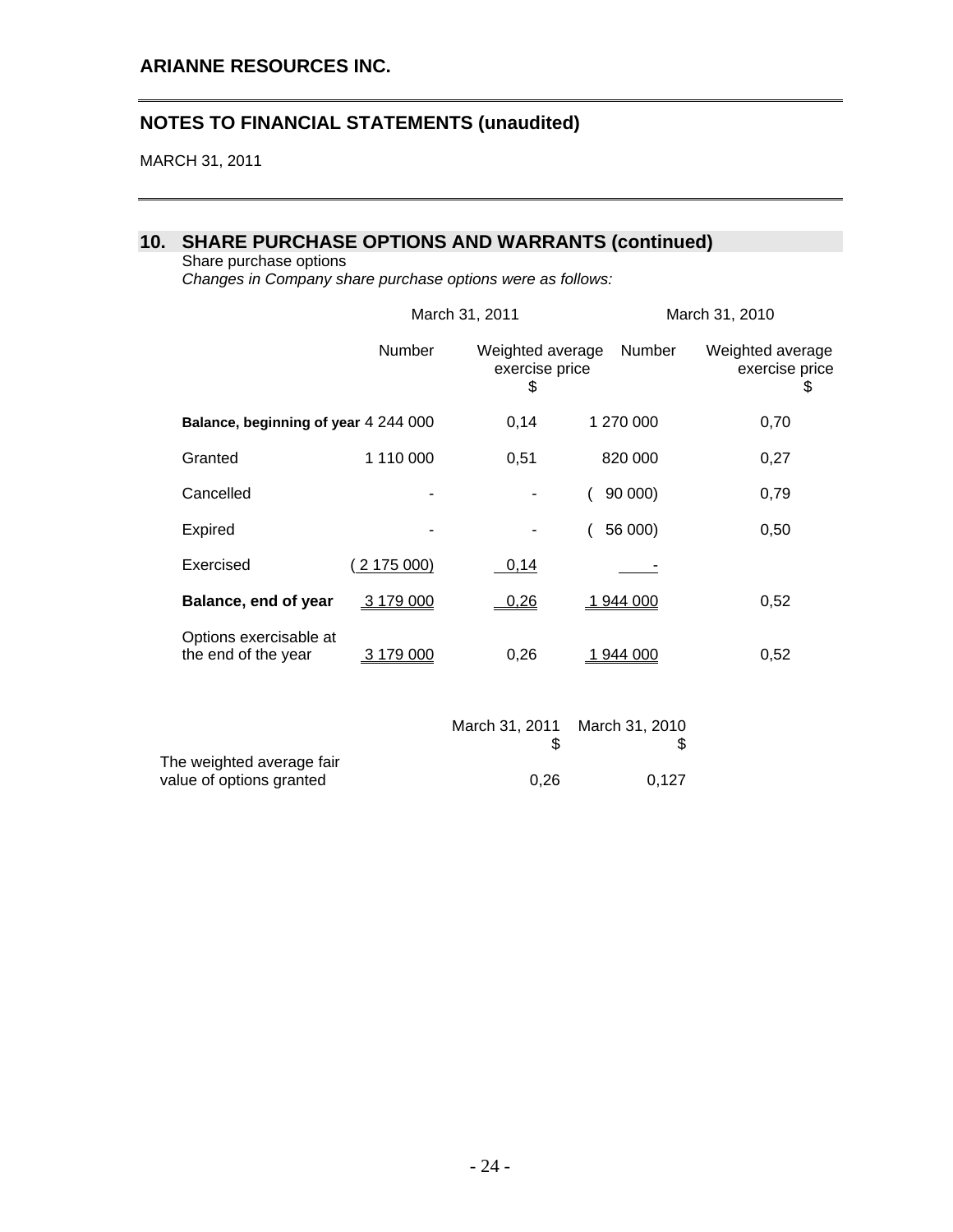MARCH 31, 2011

## **10. SHARE PURCHASE OPTIONS AND WARRANTS (continued)**

The following table summarizes the information relating to the share purchase options granted under the plan.

| <b>Options Outstanding</b> | Weighted average remaining<br>contractual life | <b>Exercise price</b> |
|----------------------------|------------------------------------------------|-----------------------|
| 75 000                     | 2,6 years                                      | 0.19                  |
| 10 000                     | 8,3 years                                      | 0,11                  |
| 809 000                    | 9,0 years                                      | 0,15                  |
| 1 075 000                  | 9,2 years                                      | 0,15                  |
| 200 000                    | 9,3 years                                      | 0,14                  |
| 700 000                    | 9,8 years                                      | 0,37                  |
| 150 000                    | 9,8 years                                      | 0,58                  |
| 160 000                    | 9,8 years                                      | 1,13                  |
| 3 179 000                  |                                                |                       |

#### Warrants

Changes in Company warrants were as follows:

|                                       |           | March 31, 2011                              |                   | March 31, 2010                              |  |
|---------------------------------------|-----------|---------------------------------------------|-------------------|---------------------------------------------|--|
|                                       | Number    | Weighted<br>average<br>exercise price<br>S, | Number            | Weighted<br>average<br>exercise price<br>\$ |  |
| Balance, beginning of year 10 697 161 |           | 0,22                                        | 4 4 4 3 8 6 6     | 0,70                                        |  |
| Granted                               |           |                                             | 750 000           | 0,20                                        |  |
| Exercised                             | (3315259) | 0,25                                        |                   |                                             |  |
| Balance, end of year                  | 7 381 902 | 0,21                                        | 5 193 866         | 0,39                                        |  |
|                                       |           | $M$ ayah 24. 2044                           | $M$ axah 24. 2040 |                                             |  |

|                           |      | March 31, 2011 March 31, 2010 |
|---------------------------|------|-------------------------------|
|                           |      |                               |
| The weighted average fair |      |                               |
| value of Warrants granted | 0.31 | 0.07                          |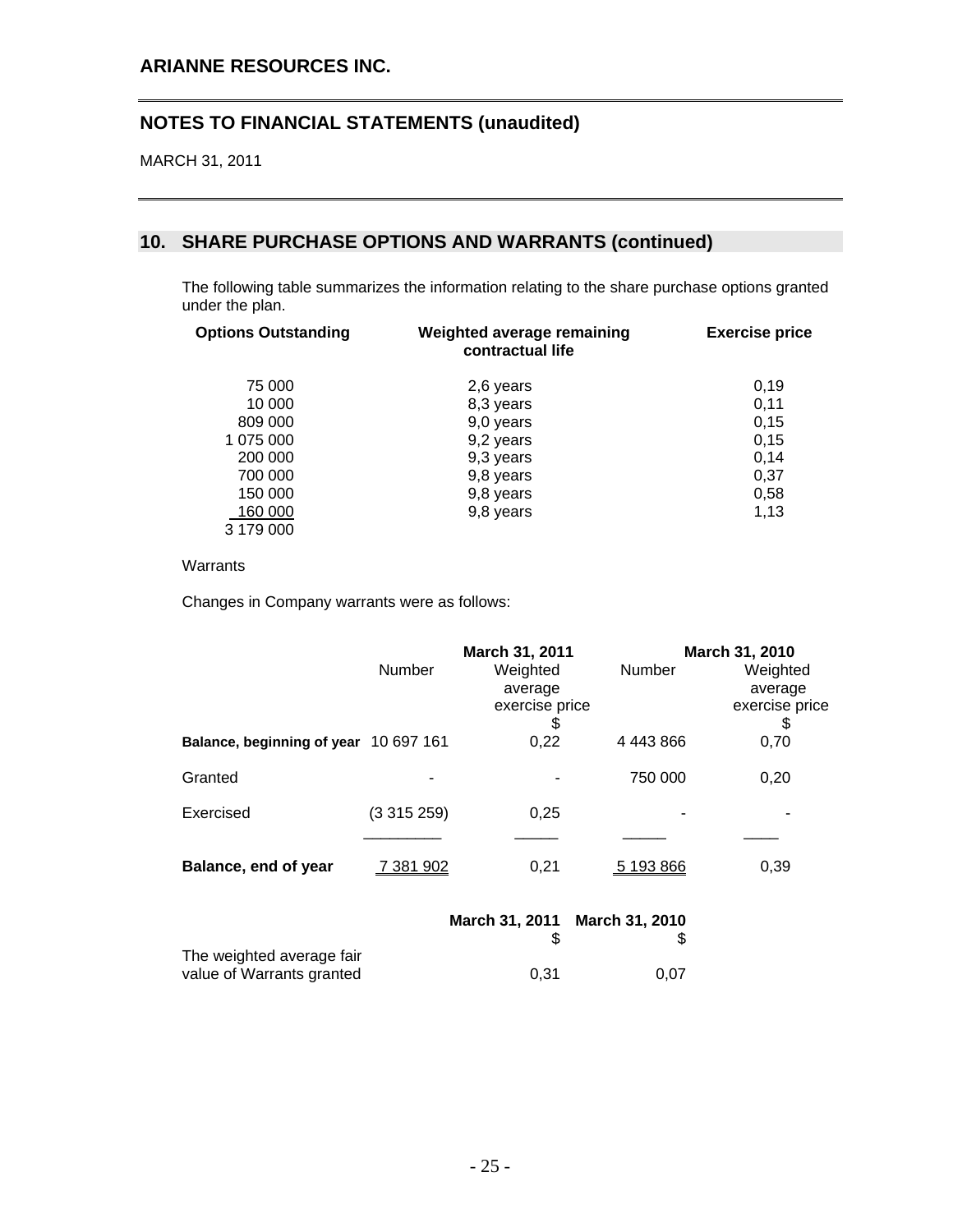MARCH 31, 2011

### **10. SHARE PURCHASE OPTIONS AND WARRANTS (continued)**

The following table summarizes the information relating to the warrants granted.

| Warrants    | <b>Price</b> | <b>Expiry Date</b> |
|-------------|--------------|--------------------|
| Outstanding |              |                    |
| 190 000     | 0,50         | April 2011         |
| 333 333     | 0,30         | September 2011     |
| 96 666      | 0,30         | December 2011      |
| 118 418     | 0,35         | December 2011      |
| 661 060     | 0,20         | June 2012          |
| 532 425     | 0,20         | November 2012      |
| 5 450 000   | 0.19         | December 2012      |
| 7 381 902   |              |                    |

### **Options granted to brokers**

Changes in Company brokers options are detailed as follows:

|                                                       | March 31, 2011 |                                       | March 31, 2010      |                                       |
|-------------------------------------------------------|----------------|---------------------------------------|---------------------|---------------------------------------|
|                                                       | Number         | Weighted<br>average<br>exercise price | Number              | Weighted<br>average<br>exercise price |
| Balance, beginning of year 1 143 990                  |                | \$<br>0,14                            | 702 395             | \$<br>0,55                            |
|                                                       |                |                                       |                     |                                       |
| Granted                                               |                |                                       |                     |                                       |
| Expired                                               |                |                                       | 394 921)            | 0,71                                  |
| Balance, end of year                                  | 143 990        | 0,14                                  | 307 474             | 0,35                                  |
|                                                       |                | March 31, 2011<br>\$                  | March 31, 2010<br>S |                                       |
| The weighted average fair<br>value of options granted |                | 0                                     | 0                   |                                       |

The following table summarizes the information relating to options granted to brokers.

| <b>Brokers Options</b><br>Outstanding | <b>Price</b> | <b>Expiry Date</b> |
|---------------------------------------|--------------|--------------------|
| 1 143 990                             | 0.14         | December 2012      |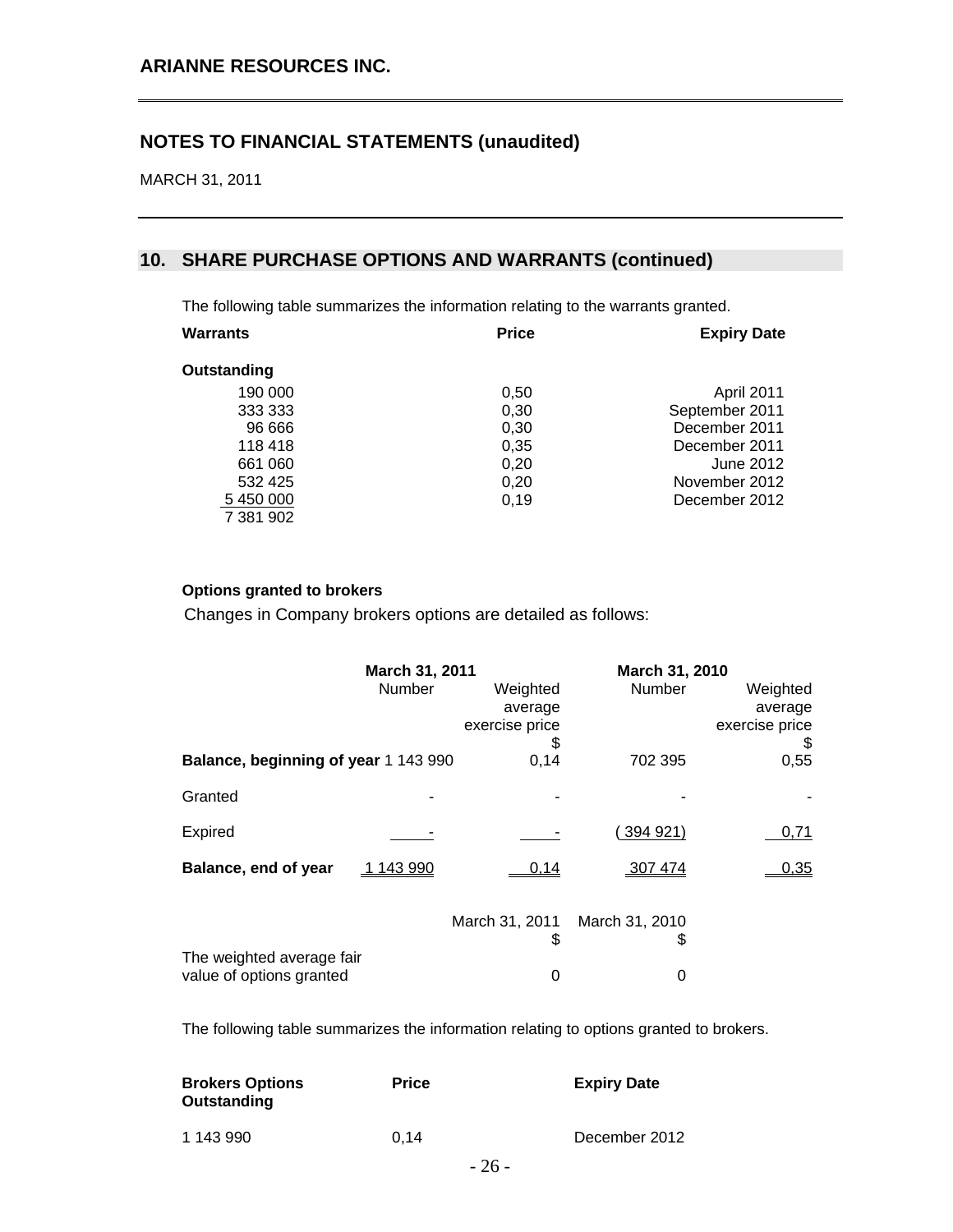MARCH 31, 2011

## **11. SALARIES AND EMPLOYEE BENEFITS**

| <b>THREE MONTHS PERIOD ENDER MARCH 31</b>                                             | 2011                                  | 2010 |
|---------------------------------------------------------------------------------------|---------------------------------------|------|
|                                                                                       | \$                                    | \$   |
| <b>Salaries</b><br>Employee benefits<br>Government defined contribution plan          | 80 166<br>28 819<br>11 088<br>120 073 |      |
| Less: Salaries and employee benefits capitalized<br>assets exploration and evaluation |                                       |      |
|                                                                                       | (60 370)                              |      |
| Salaries and employee benefits                                                        | -59 703                               |      |

## **12. COMMITMENTS**

A) In May 2007, the Company signed a stock option agreement for 100% of the El Rey property in Mexico. By virtue of this agreement, the Company had to pay out USD\$155,000 to sellers. In May 2011, the Company had to make payments of USD\$145,000 (conditions were respected) and will have to make a last payment amounted to USD\$200,000 in May 2012. Sellers keep a 2% NSR, redeemable at anytime for the amount of USD\$1,500,000.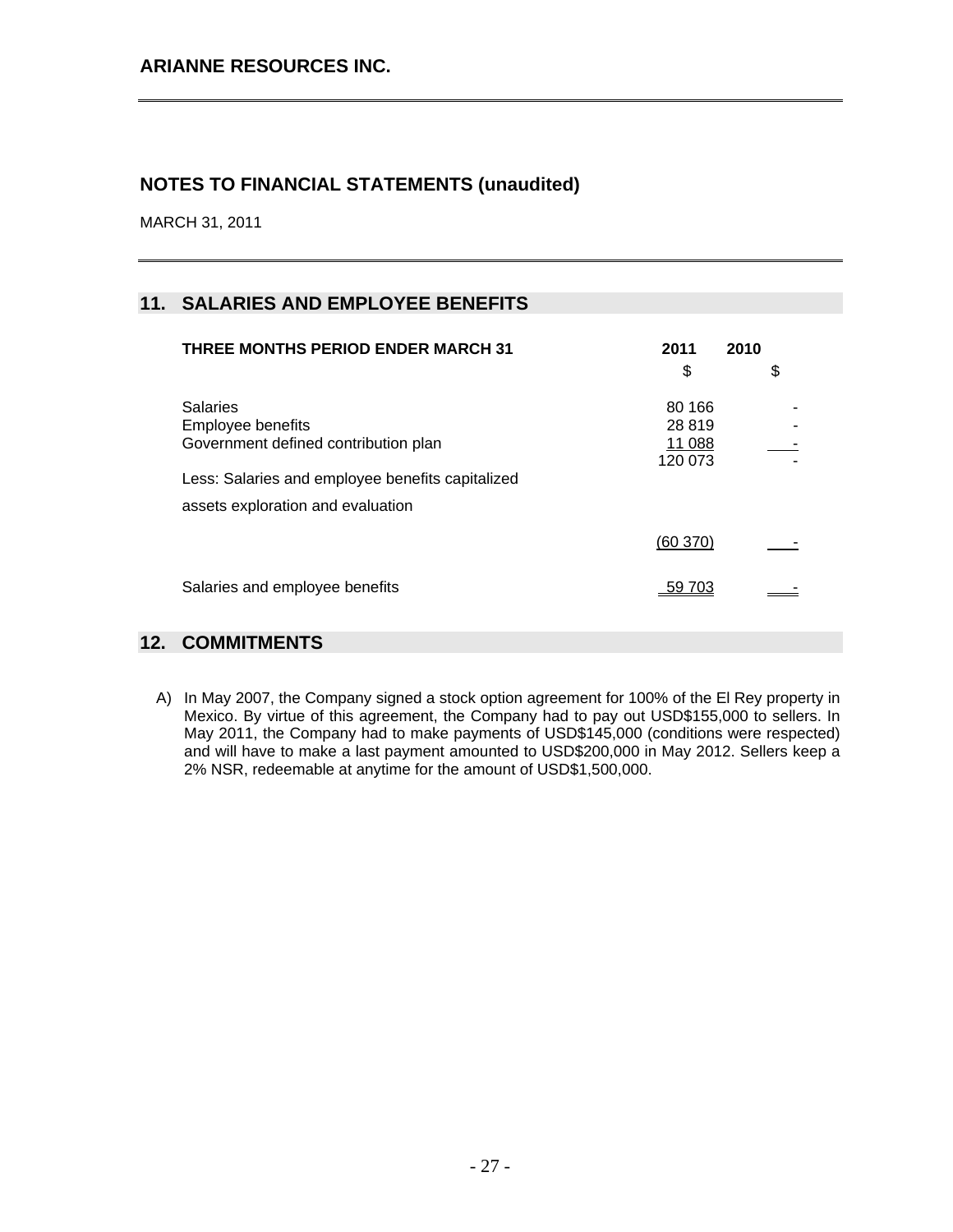MARCH 31, 2011

### **12. COMMITMENTS (continues)**

B) In April 2010, the Company signed a stock option agreement for the Brouillan West property in the province of Québec. By virtue of the agreement, the Company may benefit from 50% interest in the property in compensation for 700,000 common shares of the public company Exploration NQ Inc. (NQ), of which 50,000 are to be issued upon signature of the agreement (50,000 shares already issued for a sum of \$10,000), 50,000 shares on the first anniversary, 100,000 shares on the second anniversary, 200,000 shares on the third anniversary, and 300,000 shares on the fourth anniversary. NQ is committed to conducting exploration work worth \$500,000 over a four-year period. When NQ has spent a total of \$500,000 in exploration work on the property and issued a total of 700,000 common shares, the company will be recognized as having acquired 50% undivided interest in the property.

The two parties shall form a joint venture with a view to carrying out conjoint exploration work. Following the exercising of the first option, NQ shall have the option of acquiring 30% additional interest in the property for an extra two years, in compensation for the publication of a preliminary economic appraisal evidencing an "assumed mineral resource" on the property. As at March 31, 2011, the property was still owned by the Company, which must maintain the validity of the property for the duration of the first stock option.

C) In November 2010, the Company signed a one-year agreement with RBL Entreprises (RBL) for the promotion of its activities at a monthly fee of \$1,950. By virtue of this agreement, the Company issued 100,000 stock options to RBL upon the signature date; each option allows acquiring one share at \$0.19 per share over a three-year period.

D) In February 2011, The Company signed a corporate development agreement with Javelin Partner from Toronto. The Company pays Javelin 5 000\$ per month for its services and granted Javelin 160 000 stock options that allows the owner acquiring one share at \$1,13 per share.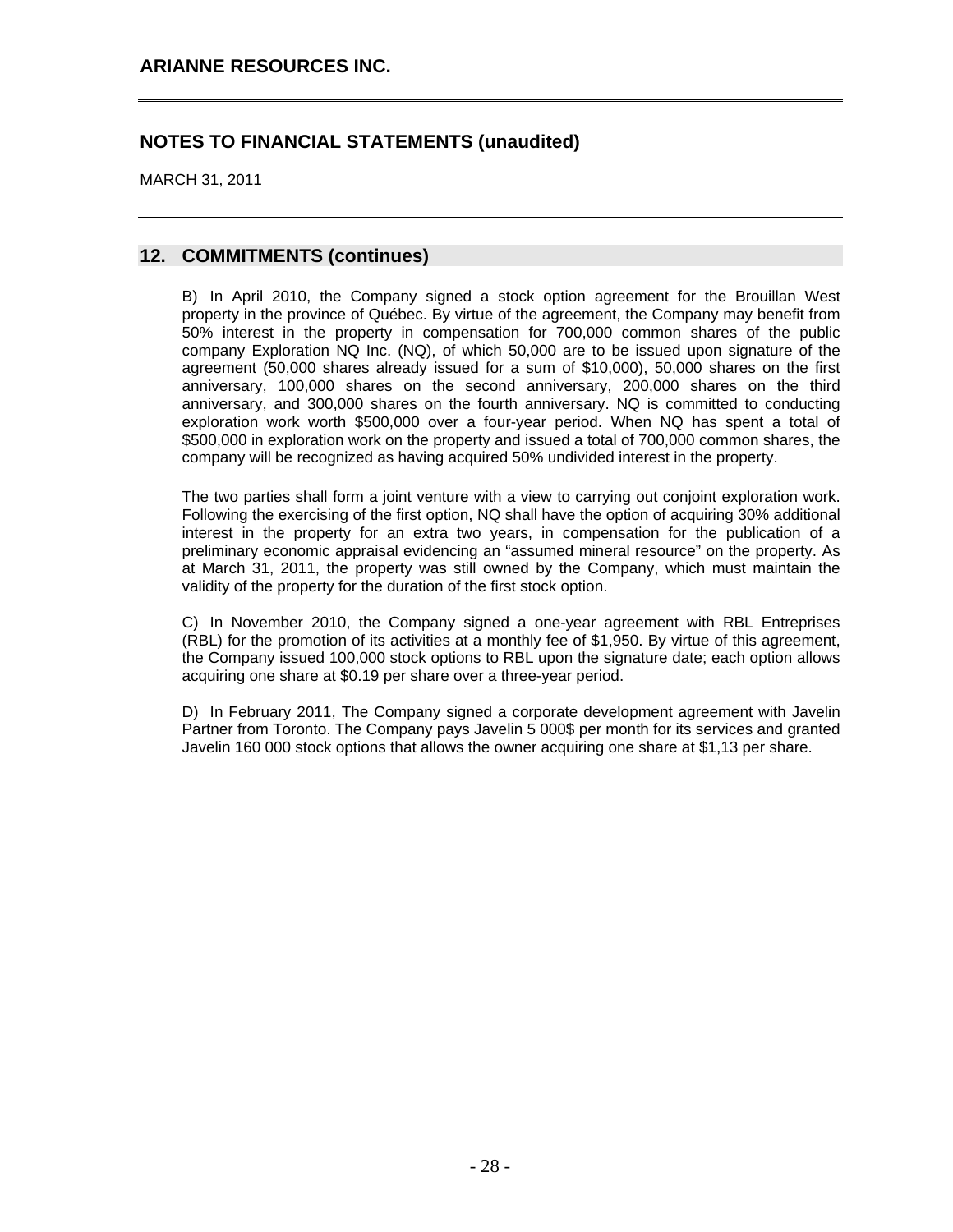MARCH 31, 2011

## **13. RELATED PARTY TRANSACTION**

Related parties of the Company include subsidiary and the key management personnel as mentioned below. None of the transactions between the parties have any special characteristics or special conditions, nor have any guaranties been given or received. The balances are paid by with cash.

#### **Transactions with principal management**

Principal management consists of the president, the chief financial officer, the vice president of exploration, vice president of research and development, the secretary as well as the administrator of the Company.

| <b>THREE MONTHS PERIOD ENDER MARCH 31</b>                                                      | 2011<br>\$ | 2010<br>\$ |
|------------------------------------------------------------------------------------------------|------------|------------|
| Short-term employee benefits                                                                   |            |            |
| Salaries, bonus and benefits                                                                   | 80 166     |            |
| Professional and management fees                                                               | 30 250     | 24 000     |
| Social benefits                                                                                | 39 907     |            |
| Current portion of employee benefits                                                           | 150 323    | 24 000     |
| Share-based payment                                                                            | 72 400     |            |
| Total of compensation                                                                          | 222 723    | 24 000     |
| Exploration and evaluation assets paid to a<br>subsidiary company, controlled by the president |            |            |
| of the Company                                                                                 | 147 148    | 91 240     |
| Due from a subsidiary company, non-interest bearing                                            | 12 101     | 43 062     |

An important part of the compensation of the president, vice-president of exploration and of the vice-president of research and development are allocated to the asset under exploration and evaluation.

These operations are concluded in the normal course of activities of the Company and are measured at the exchange of fair value, by the amounts agreed between the parties to the agreements. These advances are normally paid within the following month.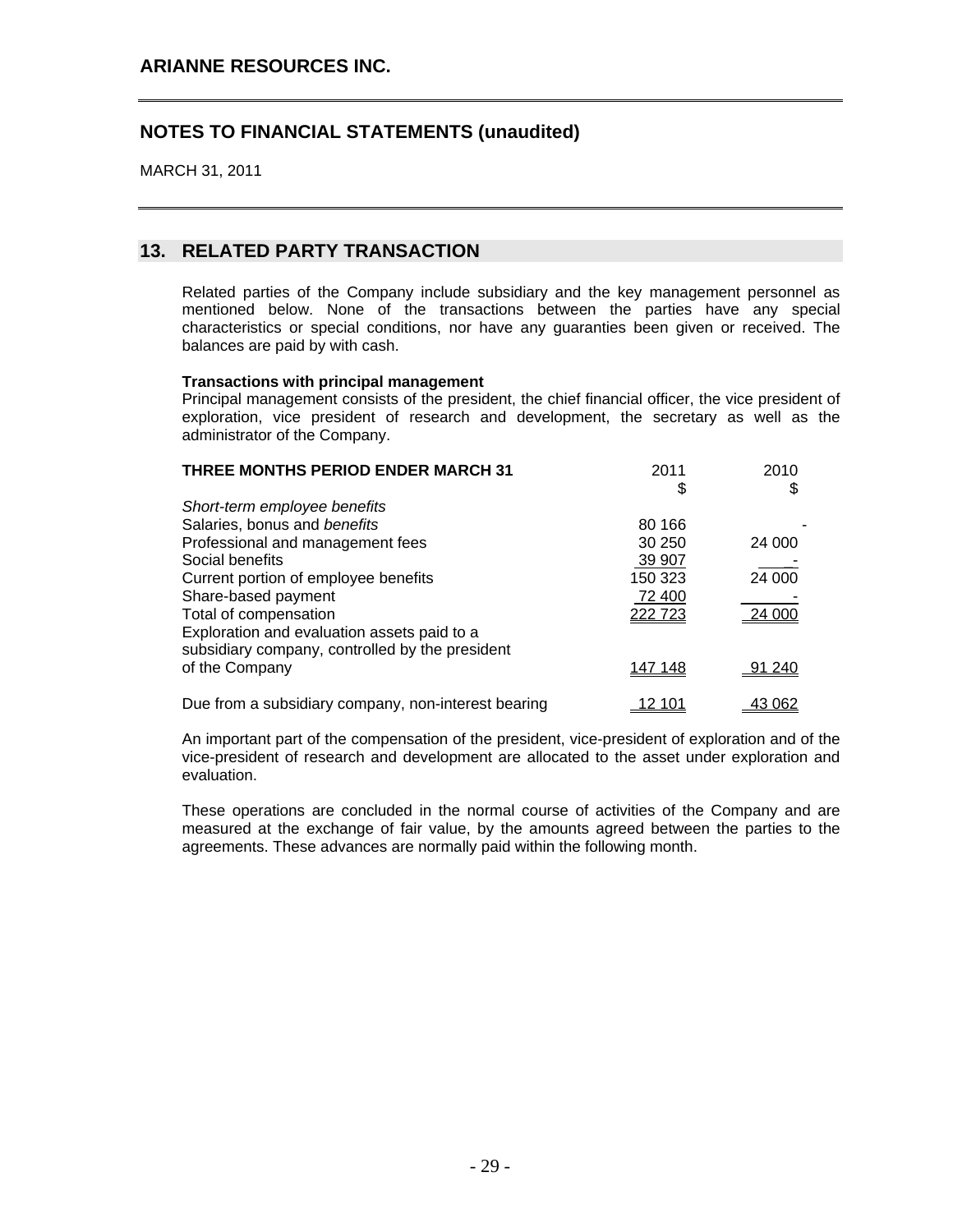MARCH 31, 2011

### **14. FINANCIAL RISK MANAGEMENT OBJECTIVES AND POLICIES**

The Company's activities are exposed to financial risks: market risk, credit risk and liquidity risk.

a) Market risk

i) Fair value

The fair appraisal value is set on the date of the statements and relative to relevant market information and other data regarding the financial instruments. The fair values of the cash account, exploration cash account, and creditors and incurred expenses closely correspond to their book values due to their short term. Investments are reported at fair value.

#### ii) Hierarchy of fair value measurements

The only financial instruments measured at fair value are the cash, exploration cash account, and investments. These are classified as Level 1. They are measured based on observable market data. The Big Bang Ressources Ltée shares were classified as Level 3 of fair value hierarchy. They are measured based on non-observable market data.

iii) Interest rate risk

Interest rate risk is the risk that the fair value of future cash flows of a financial instrument will fluctuate due to changes in market interest rates. Accordingly, there is a few exposure to fair value variation. The other financial assets and liabilities are not exposed to interest rate risk because they don't bear interest.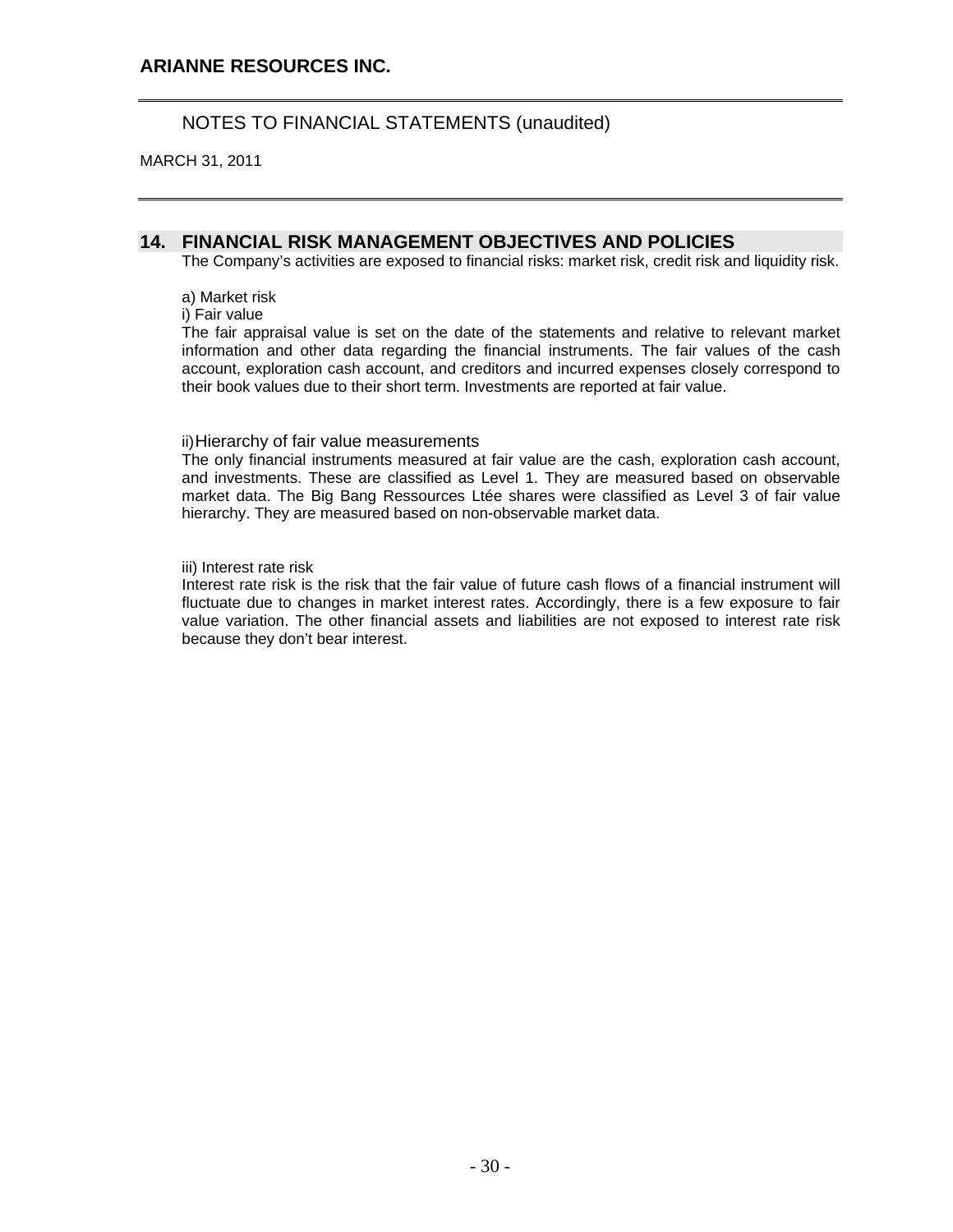MARCH 31, 2011

#### **14. FINANCIAL RISK MANAGEMENT OBJECTIVES AND POLICIES (continued)**

#### iv) Currency risk

The Company is exposed to currency risk due to a few transactions made in American dollars. As of December 31, 2010, the Company had a bank account in the amount of US\$16,250. Consequently, some assets, liabilities, and charges are exposed to currency fluctuations.

#### b) Credit risk

Credit risk is the risk that a party to a financial instrument cannot meet their obligations, leading to financial loss for the other party. The cash account, exploration cash account, and investments are the financial instruments of the Company that are most exposed to credit risk. The credit risk to the cash account and exploration cash account is limited because the parties to agreement are financial institutions with high credit ratings from international credit agencies. Moreover, as the majority of accounts receivable is with the provincial and federal governments, in the form of commodity tax credits and government funding, the credit risk is very limited.

#### c) Liquidity risk

The liquidity risk is the risk that an entity is unable to meet its financial liability obligations. At the end of December 2010, the Company had sufficient liquidity to manage, over the next fiscal year, its existing and future financial liabilities linked to company commitments.

As at March 2011, the capital of the Company consists of shareholder's equity amounting to 8 629 894 \$. The Company's capital management objective is to have sufficient capital to be able to meet its exploration and mining development plan in order to ensure the growth of its activities. It has also the objective to have sufficient cash to finance the exploration expenses, the investing activities and the working capital requirements. There were no significant changes in the Company's approach to capital management during the three months period ended March 31, 2011. The Company is subject to regulatory requirements related to the use of funds obtained by flow-through shares financing. These funds have to be incurred for eligible exploration expenses. The Company has no dividend policy.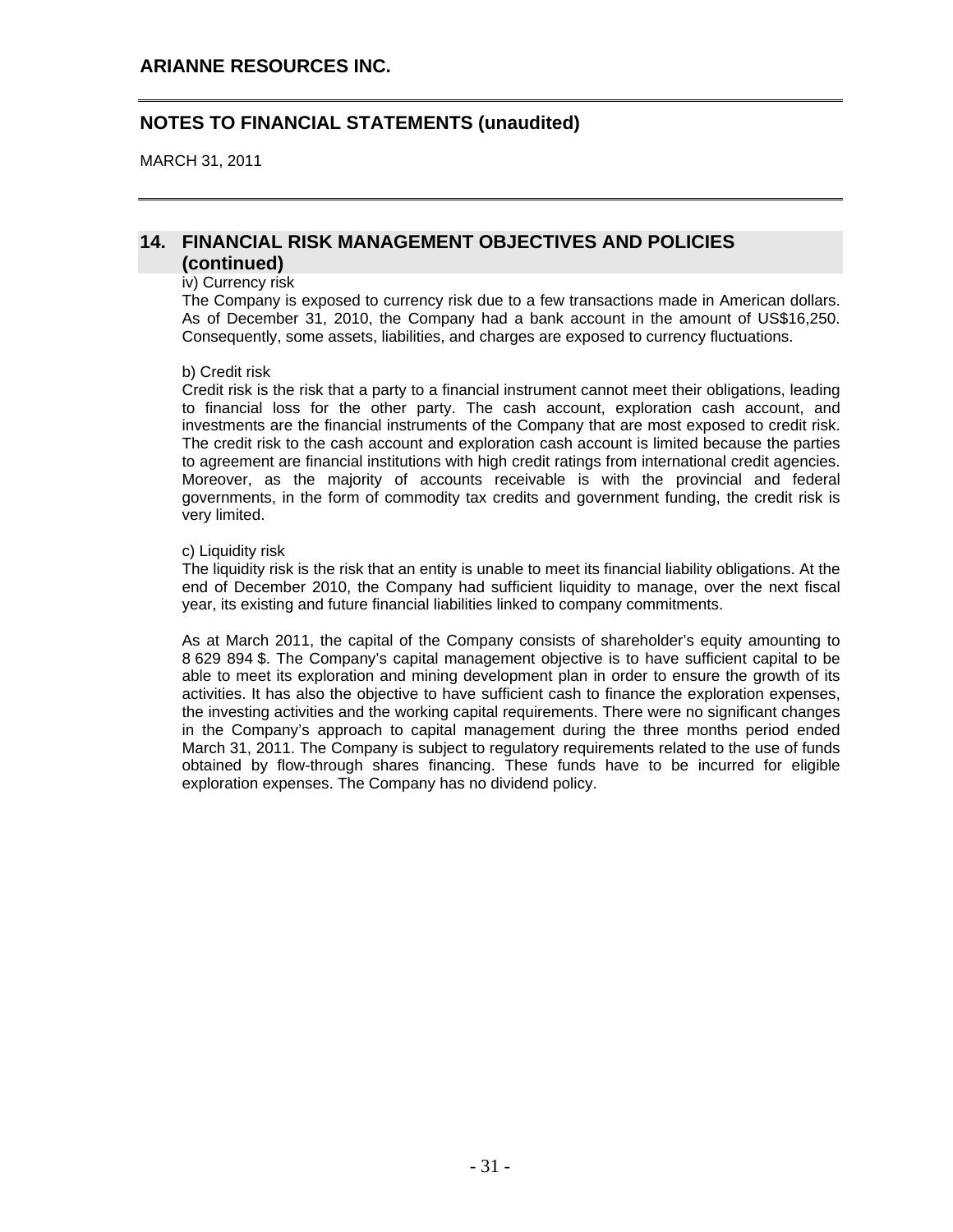MARCH 31, 2011

#### **15. SUBSEQUENT EVENTS**

In May 2011, the Company has granted 275 000 stock options. Each stock option allow the owner to make subscription for \$1,25 per common share for a 10 year period.

In June 2011, the Company has granted 100 000 stock options. Each stock option allow the owner to make subscription for \$1,40 per common share for a 10 year period.

From April 1 to June 30, 2011, the Company issued 604,104 common shares following the subscription warrant exercise, for a total of \$140,520. During that period, the Company also issued 159,000 shares following the stock option exercise, for a total of \$24,850.

In April 2011, the Company signed an agreement with the public company Mines Virgnia Inc. (Virginia) for the sale of 100% interest in the Komo, Wabamisk, and Lac H properties. By virtue of this agreement, Virginia issues 65,000 common shares to the Company. Moreover, the Company granted a 50% put option on the Opinaca property, compensated by the issue of 26,330 common Virginia shares, and the commitment of \$878,000 to exploration work over a five-year period.

In April 2011, the Company announced a private investment totalling a maximum of \$9,250,000, and comprising a maximum of 1,000,000 flow-through shares at \$1.25 per share, and a maximum of 8,000,000 units at \$1.00 per unit. Each subscription warrant would allow the holder to subscribe for a common share at \$1.50 over a two-year period. A 7% commission would be paid to the broker. The Company would also issue to the broker stock options equal to 7% of the number of flow-through shares and units issued. The broker's stock options would be exercisable over a two-year period. This private investment is subject to approval by regulatory authorities.

#### **16. TRANSITION TO IFRS**

These financial statements are the first the Company has prepared in accordance with International Financial Reporting Standards (IFRS). In preparing these financial statements, the Company's opening balance sheets was prepared as at 1 January 2010, the Company's date of transition to IFRS.

IFRS accounting policies used by the Company to prepare the financial statements as of March 31, 2011, as well as the comparative figures and for the financial position at date of transition of IFRS, are presented in note 3.

In preparing its first IFRS consolidated financial statements in accordance with IFRS 1, the Company elected to use certain exemptions from other IFRSs, while taking into account exceptions to retrospective application.

This note explains the principal adjustments made by the Company in restating its previous GAAP balance sheets as at 1 January 2010 and its previously published GAAP financial statements for the year ended 31 December 2010.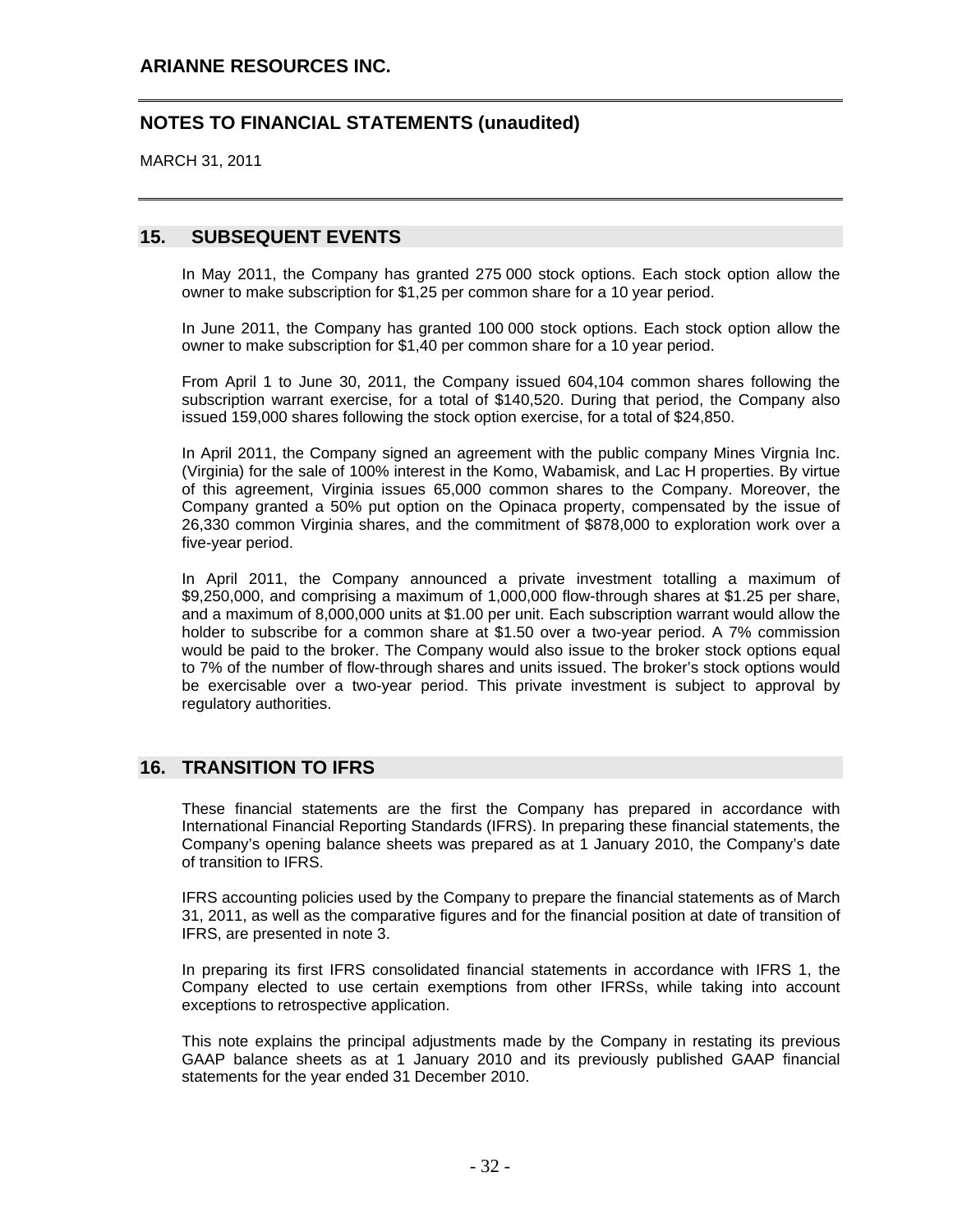MARCH 31, 2011

### **16. TRANSITION TO IFRS (continued)**

#### *First application – Applicable exemptions*

In preparing its first IFRS consolidated financial statements in accordance with IFRS 1, the Company elected to use certain exemptions from other IFRS, while taking into account exceptions to retrospective application. Set forth below are the IFRS 1 applicable exemptions and exceptions applied in the conversion from Canadian GAAP to IFRS.

#### *Mandatory exceptions*

Estimates - Hindsight is not used to create or revise estimates. The estimates previously made by the Company under Canadian GAAP were not revised for application of IFRS except where necessary to reflect any difference in accounting policies.

Financial assets and liabilities unrecognized under Canadian GAAP before January 1<sup>st</sup> 2010 are not recognized under IFRS. The Company anticipated the application of that modification to IFRS at date of transition, January  $1<sup>st</sup>$  2010.

#### *Presentation differences*

Certain presentation differences between Canadian GAAP and IFRS exist but have no impact on results and equity.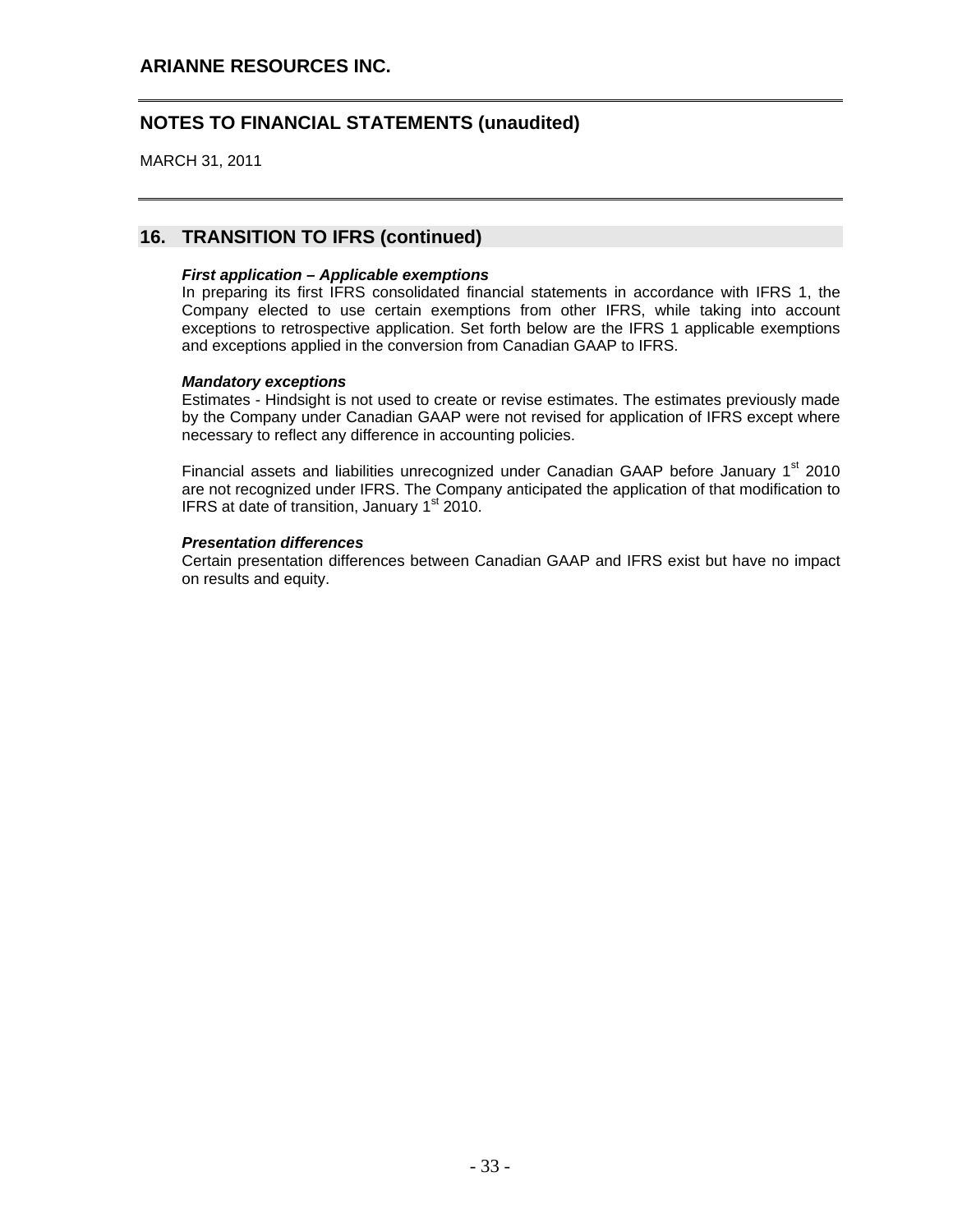| <b>TRANSITION TO IFRS (continued)</b>         |                |                            |               |
|-----------------------------------------------|----------------|----------------------------|---------------|
| CONSOLIDATED BALANCE SHEETS (unaudited)       |                |                            |               |
| <b>DECEMBER 31, 2010</b>                      |                |                            |               |
|                                               | Canadian       | Impact of<br>transition to | <b>IFRS</b>   |
| <b>Notes</b>                                  | <b>GAAP</b>    | <b>IFRS</b>                |               |
|                                               | \$             | \$                         | \$            |
|                                               |                |                            |               |
| <b>ASSETS</b>                                 |                |                            |               |
| <b>Current</b>                                |                |                            |               |
| Cash                                          | 4<br>2 396 154 |                            | 2 396 154     |
| Taxes on products and services to receive     | 95782          |                            | 95 782        |
| Available-for-sale investments                | 7 2 5 0<br>5   |                            | 7 2 5 0       |
| Other current assets                          | 6<br>113 862   | $\overline{\phantom{a}}$   | 113 862       |
| Tax credit and mining rights receivables      | 74 116         |                            | 74 116        |
| <b>Current assets</b>                         | 2687164        |                            | 2 687 164     |
|                                               |                |                            |               |
| <b>Non-current</b>                            |                |                            |               |
| Mining properties                             | 1 013 712<br>7 |                            | 1 013 712     |
| <b>Exploration and evaluation assets</b>      | 8 4 240 784    | $\sim 100$                 | 4 240 784     |
| Non-current assets                            | 5 254 496      | $\sim 10^{-1}$             | 5 254 496     |
| <b>Total assets</b>                           | 7 941 660      |                            | 7 941 660     |
| <b>LIABILITIES</b>                            |                |                            |               |
| <b>Current</b>                                |                |                            |               |
| <b>Accounts payable and other liabilities</b> | 318 325        |                            | 318 325       |
| <b>Current liabilities</b>                    | 318 325        | $\overline{a}$             | 318 325       |
|                                               |                |                            |               |
| <b>Non-current</b>                            |                |                            |               |
| Deferred tax liabilities                      | 150 810        |                            | 150 810       |
| <b>Total liabilities</b>                      | 469 135        |                            | 469 135       |
|                                               |                |                            |               |
| <b>EQUITY</b>                                 |                |                            |               |
| Share capital                                 | 14 327 861     |                            | $-14327861$   |
| Contributed surplus                           | 4 189 374      |                            | 4 189 374     |
| Warrants                                      | 1 513 396      |                            | 1 513 396     |
| <b>Deficit</b>                                | (12 555 356)   |                            | $-(12555356)$ |
| Accumulated other comprehensive income        | 2750           | - (                        | 2 750)        |
| <b>Total equity</b>                           | 7 472 525      |                            | 7 472 525     |
| <b>Total liabilities and equity</b>           | 7 941 660      |                            | 7 941 660     |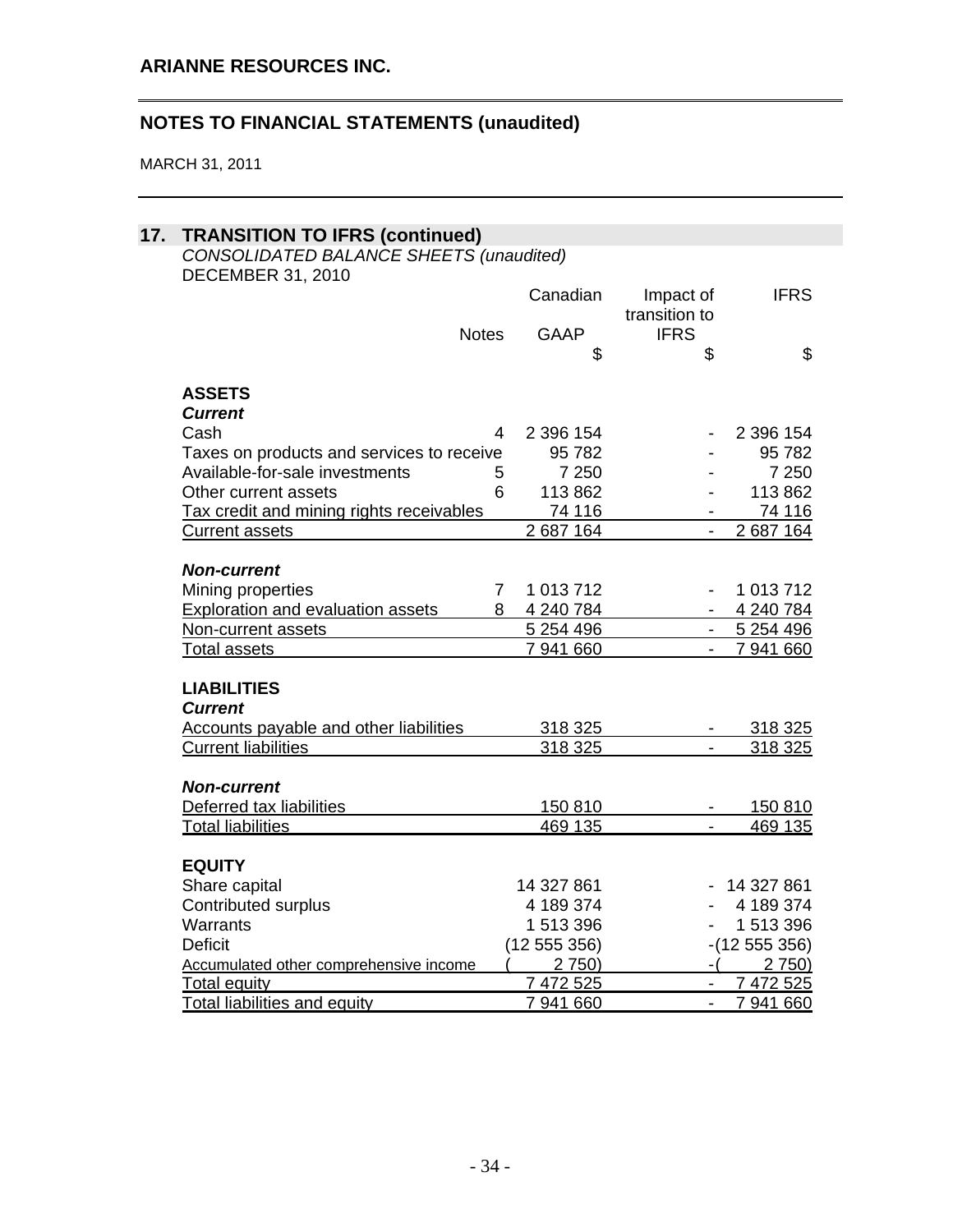| <b>TRANSITION TO IFRS (continued)</b>                         |                             |                          |                    |
|---------------------------------------------------------------|-----------------------------|--------------------------|--------------------|
| CONSOLIDATED BALANCE SHEETS (unaudited)                       |                             |                          |                    |
| <b>DECEMBER 31, 2010</b>                                      |                             |                          |                    |
|                                                               | Canadian                    | Impact of                | <b>IFRS</b>        |
|                                                               |                             | transition to            |                    |
|                                                               | <b>Notes</b><br><b>GAAP</b> | <b>IFRS</b>              |                    |
|                                                               | \$                          | \$                       | \$                 |
| <b>ASSETS</b>                                                 |                             |                          |                    |
| <b>Current</b>                                                |                             |                          |                    |
| Cash                                                          | 267 390                     |                          | 267 390            |
| Taxes on products and services to receive                     | 26 223                      |                          | 26 223             |
| Other current assets                                          | 6564                        |                          | 6564               |
| Tax credit and mining rights receivables                      | 473 747                     |                          | 473 747            |
| <b>Current assets</b>                                         | 773 924                     |                          | 773 924            |
|                                                               |                             |                          |                    |
| <b>Non-current</b>                                            | 879 548                     |                          | 879 548            |
| Mining properties<br><b>Exploration and evaluation assets</b> | 5739310                     |                          | 5739310            |
| Non-current assets                                            | 6 618 858                   | $\blacksquare$           | 6 618 858          |
| Total assets                                                  | 7 392 782                   | $\sim$                   | 7 392 782          |
| <b>LIABILITIES</b>                                            |                             |                          |                    |
| <b>Current</b>                                                |                             |                          |                    |
| Accounts payable and other liabilities                        | 219 903                     |                          | 219 903            |
| Current portion of long-term debt                             | 3 5 4 0                     |                          |                    |
| <b>Current liabilities</b>                                    | 223 443                     |                          | 3 5 4 0<br>223 443 |
|                                                               |                             |                          |                    |
| <b>Non-current</b>                                            |                             |                          |                    |
| Deferred tax liabilities                                      | 472 600                     |                          | 472 600            |
| <b>Total liabilities</b>                                      | 472 600                     |                          | 472 600            |
| <b>EQUITY</b>                                                 |                             |                          |                    |
| Share capital                                                 | 12 078 356                  |                          | 12 078 356         |
| Contributed surplus                                           | 3 142 680                   |                          | 3 142 680          |
| Warrants                                                      | 472 818                     |                          | 472 818            |
| <b>Deficit</b>                                                | (8997115)                   | $\blacksquare$           | (8997115)          |
| <b>Total equity</b>                                           | 6696739                     | $\overline{\phantom{0}}$ | 6 696 739          |
| Total liabilities and equity                                  | 7 392 782                   | $\blacksquare$           | 7 392 782          |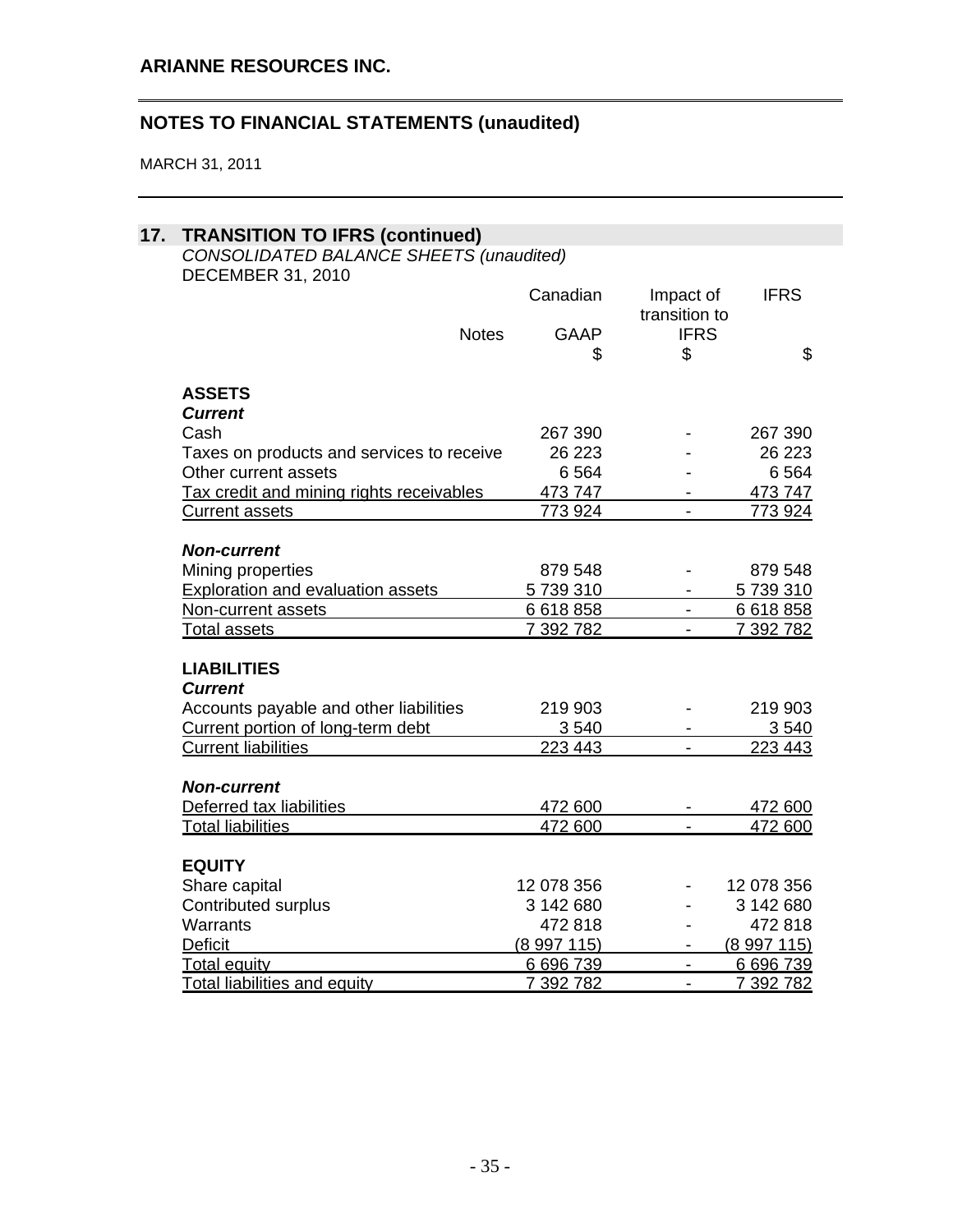| <b>TRANSITION TO IFRS (continued)</b>     |                |                          |                 |
|-------------------------------------------|----------------|--------------------------|-----------------|
| CONSOLIDATED BALANCE SHEETS (unaudited)   |                |                          |                 |
| January 1, 2010                           |                |                          |                 |
|                                           | Canadian       | Impact of                | <b>IFRS</b>     |
|                                           |                | transition to            |                 |
| <b>Notes</b>                              | <b>GAAP</b>    | <b>IFRS</b>              |                 |
|                                           | \$             | \$                       | \$              |
| <b>ASSETS</b>                             |                |                          |                 |
| <b>Current</b>                            |                |                          |                 |
| Cash                                      | 4<br>213 292   |                          | 213 292         |
| Taxes on products and services to receive | 83 096         | $\overline{\phantom{a}}$ | 83 096          |
| Other current assets                      | 7852<br>6      |                          | 7852            |
| Tax credit and mining rights receivables  | 576 859        |                          | 576 859         |
| <b>Current assets</b>                     | 881 099        |                          | 881 099         |
| <b>Non-current</b>                        |                |                          |                 |
| Mining properties                         | 867 932<br>7   | $\blacksquare$           | 867932          |
|                                           | 5 507 598<br>8 |                          | 5 507 598       |
| <b>Exploration and evaluation assets</b>  | 6 375 530      | $\sim 100$               | 6 375 530       |
| Non-current assets                        | 7 256 629      | $\sim 100$               | 7 256 629       |
| <b>Total assets</b>                       |                | $\sim$ 10 $\pm$          |                 |
| <b>LIABILITIES</b>                        |                |                          |                 |
| <b>Current</b>                            |                |                          |                 |
| Accounts payable and other liabilities    | 239 136        |                          | 239 136         |
| Current portion of long-term debt         | 3540           |                          | 3 5 4 0         |
| <b>Current liabilities</b>                | 242 676        |                          | 242 676         |
|                                           |                |                          |                 |
| <b>Non-current</b>                        |                |                          |                 |
| Deferred tax liabilities                  | 472 600        |                          | 472 600         |
| <b>Total liabilities</b>                  | 715 276        | $\sim$                   | 715 276         |
| <b>EQUITY</b>                             |                |                          |                 |
| Share capital                             | 11 901 731     |                          | $-11901731$     |
| <b>Contributed surplus</b>                | 3 142 680      |                          | 3 142 680       |
| Warrants                                  | 424 443        |                          | 424 443         |
| <b>Deficit</b>                            | (8927501)      |                          | $-$ (8 927 501) |
| Accumulated other comprehensive income    |                | $\overline{\phantom{a}}$ |                 |
| <b>Total equity</b>                       | 6 541 353      |                          | 6 541 353       |
| <b>Total liabilities and equity</b>       | 7 256 629      |                          | 7 256 629       |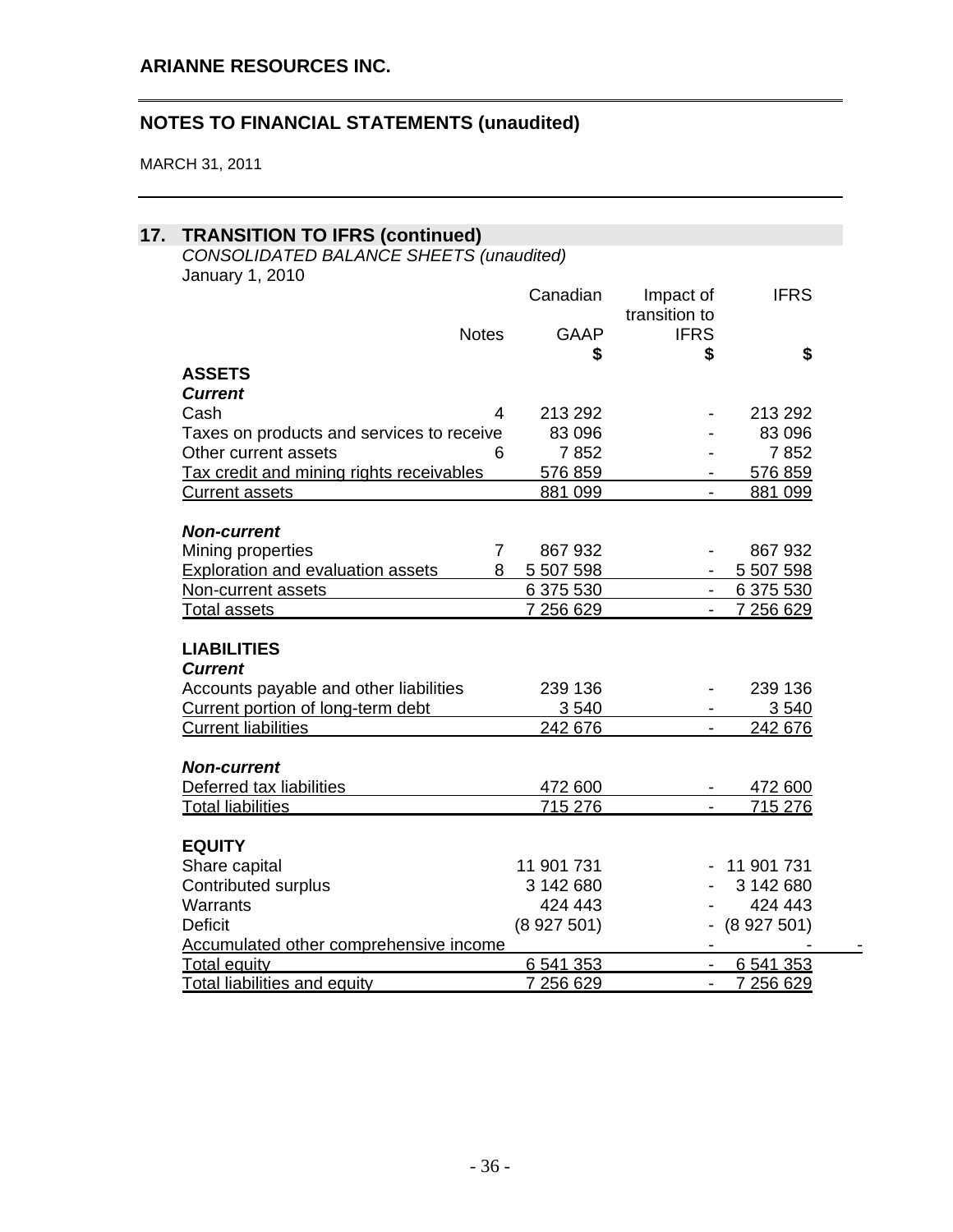| 17. | <b>TRANSITION TO IFRS (continued)</b><br><b>CONSOLIDATED EARNINGS (unaudited)</b><br>FOR THE YEAR ENDED DECEMBER 31, 2010 |                  |                            |                |  |  |
|-----|---------------------------------------------------------------------------------------------------------------------------|------------------|----------------------------|----------------|--|--|
|     |                                                                                                                           | Canadian         | Impact of<br>transition to | <b>IFRS</b>    |  |  |
|     | <b>Notes</b>                                                                                                              | GAAP<br>\$       | <b>IFRS</b><br>\$          | \$             |  |  |
|     |                                                                                                                           |                  |                            |                |  |  |
|     | <b>INCOME</b>                                                                                                             |                  |                            |                |  |  |
|     | Interest                                                                                                                  | 250              |                            | 250            |  |  |
|     |                                                                                                                           |                  |                            |                |  |  |
|     | <b>ADMINISTRATIVE EXPENSES</b>                                                                                            |                  |                            |                |  |  |
|     | Share-based compensation expense                                                                                          | 526 408          |                            | 526 408        |  |  |
|     | Professional and consultant fees                                                                                          | 53 158           |                            | 53 158         |  |  |
|     | Management fees                                                                                                           | 94 810           |                            | 94 810         |  |  |
|     | Registration and listing fees                                                                                             | 46 647           |                            | 46 647         |  |  |
|     | Annual general meeting                                                                                                    | 15 5 82          |                            | 15 5 82        |  |  |
|     | Advertising<br>Travelling, promotion                                                                                      | 48 398           |                            | 48 398         |  |  |
|     | and congress                                                                                                              | 56 800           |                            | 56 800         |  |  |
|     | Insurance                                                                                                                 | 11 308           |                            | 11 308         |  |  |
|     | Rent and office expenses                                                                                                  | 17 362           |                            | 17 362         |  |  |
|     | Part XII.6 tax                                                                                                            | 56 703           |                            | 56 703         |  |  |
|     | Interest and bank expenses                                                                                                | 7949             |                            | 7 9 4 9        |  |  |
|     |                                                                                                                           | 935 125          |                            | 935 125        |  |  |
|     | <b>OTHER</b>                                                                                                              |                  |                            |                |  |  |
|     | Gains (losses) on disposal of investments                                                                                 | 4 9 98)          |                            | (4998)         |  |  |
|     | Disposal of deffered exportation fees<br>Gains (losses) on disposal of                                                    | 2 5 6 3 2 8 5    |                            | 2 563 285      |  |  |
|     | mining properties                                                                                                         | 115 000)         |                            | (115000)       |  |  |
|     | <b>NET LOSS FOR THE PERIOD</b>                                                                                            | 2 443 287        |                            | <u>2443287</u> |  |  |
|     | <b>PRE-TAX LOSS</b>                                                                                                       | 3 378 162        |                            | 3 378 162      |  |  |
|     | <b>Future Income and Mining Taxes</b>                                                                                     | <u>(391 990)</u> |                            | (391990)       |  |  |
|     | <b>NET LOSS</b>                                                                                                           | <u>2986172</u>   |                            | <u>2986172</u> |  |  |
|     | <b>BASIC AND DILUTED LOSS PER SHARE</b>                                                                                   | 0,10             |                            | 0,10           |  |  |